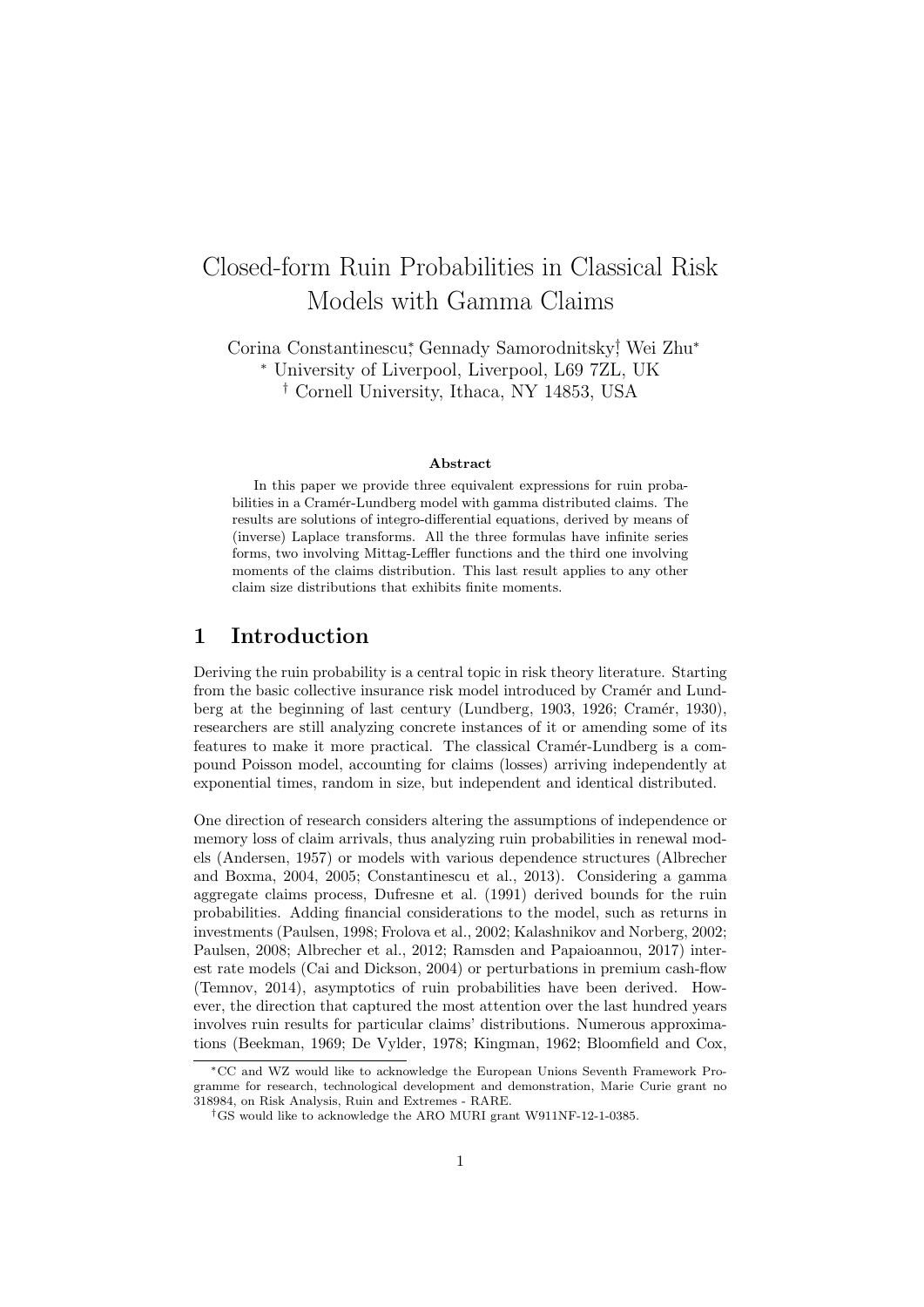1972) and asymptotic results have been derived (Klüppelberg et al., 2004; Palmowski and Pistorius, 2009), especially for heavy-tailed claims (Ramsay, 2003). However, ever since the explicit form of ruin probability in the case of exponential claims sizes was established (Cramér, 1930), searching for explicit formulas for other (light-tailed) distributions becomes a frequent direction of research (see e.g., Asmussen and Albrecher (2010)).

This paper falls into this latter category, exploring the classical ruin model with gamma distributed claims, extending and generalizing earlier results of Thorin (1973). For gamma claims, we introduce two different methods, leading to closed-form explosions in terms of Mittag-Leffler functions. Moreover, we present a general form for the ruin probability in the classical Cramér-Lundberg model with light-tail claims, in terms of moments, which in case of gamma claims reduces to a trackable expression.

Since some of our results are expressed in terms of Mittag-Leffler functions, we remind the reader that a Mittag-Leffler function is an extension of an exponential function  $e^z$  and plays a very important role in the theory of fractional differential equations. As a one-parameter generalization of an exponential, the function introduced by Mittag-Leffler (1903) is an infinite series

$$
E_{\alpha}(z) = \sum_{k=0}^{\infty} \frac{z^k}{\Gamma(\alpha k + 1)}, \quad \alpha \in \mathbb{C}, \, \Re(\alpha) > 0, \, z \in \mathbb{C},
$$

where  $\Gamma(z)$  denotes the gamma function  $\Gamma(z) = \int_0^\infty e^{-t} t^{z-1} dt$ . The two-parameters generalization of an exponential, introduced by Agarwal (1953),

$$
E_{\alpha,\beta}(z) = \sum_{k=0}^{\infty} \frac{z^k}{\Gamma(\alpha k + \beta)}, \quad \alpha, \beta \in \mathbb{C}, \, \Re(\alpha) > 0, \Re(\beta) > 0, \, z \in \mathbb{C} \tag{1}
$$

is also referred to as Mittag-Leffler function, see e.g.,  $(Erdélvi et al., 1955)$ . Also, recall that (Podlubny (1999))

$$
\int_0^\infty e^{-sz} z^{\alpha k + \beta - 1} E_{\alpha, \beta}^{(k)}(\pm az^\alpha) dz = \frac{k! s^{\alpha - \beta}}{(s^\alpha \mp a)^{k+1}}, \quad \Re(s) > |a|^{1/\alpha}, \qquad (2)
$$

which for any  $k \geq 0$ , gives us the Laplace transform of Mittag-Leffler type functions and their derivatives. Here  $E_{\alpha,\beta}^{(n)}$  is the *n*th derivative of the Mittag-Leffler function, which can be computed as

$$
E_{\alpha,\beta}^{(n)}(z) = \sum_{j=0}^{\infty} \frac{(j+n)!z^j}{j!\Gamma(\alpha j + \alpha n + \beta)}.
$$

The classical collective risk Cramér-Lundberg model, describes the reserve process  $U(t)$  of an insurance company as

$$
U(t) = u + ct - \sum_{k=1}^{N(t)} X_k, \quad t > 0,
$$
\n(3)

where  $u > 0$  is the initial capital of the company and  $c > 0$  represents the constant rate at which the premiums are accumulated. The aggregated paid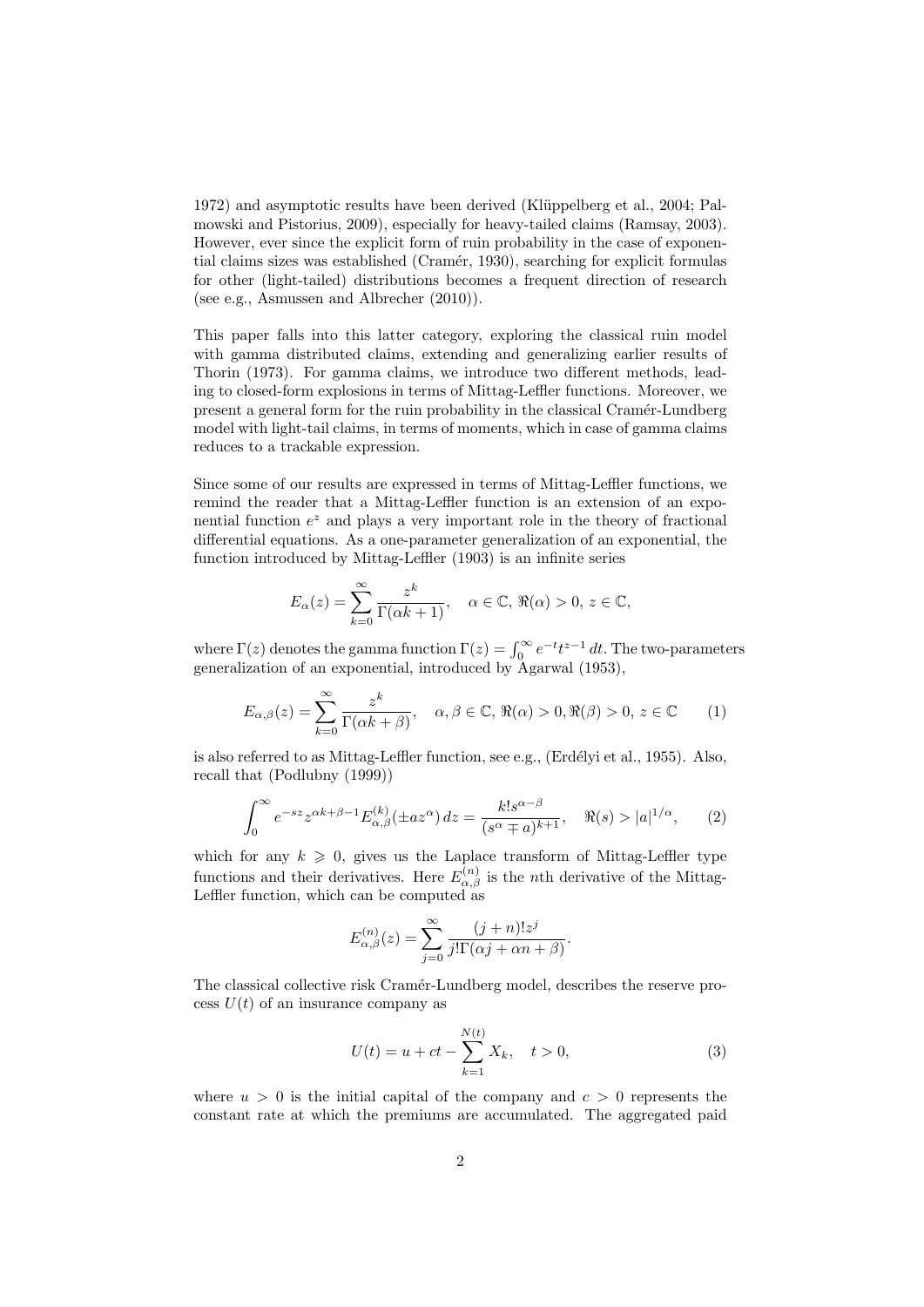claims by time t are modelled by a compound Poisson process, with  $N(t)$  a Poisson process with intensity  $\lambda t$  and  $X_k$  independent, identically distributed random variables with finite mean, representing the amount of individual claims paid. One assumes the *positive loading assumption*  $c > \lambda E X_1$ , and define the ruin probability as

$$
\psi(u) = \mathbb{P}\left(\inf_{t>0} U(t) < 0\right) = \mathbb{P}\left(\tau_u < \infty\right), \quad u > 0,\tag{4}
$$

where  $\tau_u$  is the first hitting time

$$
\tau_u = \inf \left\{ t \ge 0 : \sum_{k=1}^{N(t)} X_k - ct > u \right\}.
$$

The non-ruin, or survival probability, is denoted

$$
\phi(u) = 1 - \psi(u), \quad u > 0.
$$
 (5)

Lundberg (1926) derived a bound and the asymptotic behavior for the ruin probability in the classical model, making use of an equation that in risk theory literature is commonly referred to as the Lundberg's equation

$$
M_X(s)M_T(-cs) = 1,\t\t(6)
$$

where  $M_X(s)$  and  $M_T(s)$  are the moment generating functions of the claim size distribution and the waiting time distribution, respectively.

The literature of deriving explicit expressions for the ruin probability of the classical compound Poisson risk model for various claims distributions is abundant in methods and results. Cramér (1955) derives the non-ruin probability  $\phi(u)$  as a solution of an integro-differential equation, which, under some conditions, can be solved analytically by either differentiating both sides or taking the Laplace transform, when the claims are exponentially distributed. Gerber (1973) uses martingales to analyze the risk process with independent and stationary increments. Pakes (1975) derives the relationship between ruin probability and claims' tail distribution. Thorin and Wikstad (1977) analyzes the ruin problem when claims are log-normal distributed. Gerber et al. (1987) obtains the ruin probability for mixture Erlang claims by studying the severity of ruin, as well as its probability. Ramsay (2003) inverts the Laplace transforms over the complex domain to derive a closed-form solution of the ruin probability when the claim sizes follow a special Pareto distribution. Hubalek and Kyprianou (2011) derive the q−scale function of a Gaussian tempered stable convolution class by recognizing the Laplace transform of exponentially tilted derivatives of Mittag-Leffler functions.

The simplest case of classical risk model is when claims are exponential distributed with parameter  $\alpha$ . Under the assumption of positive loading, the ruin probability is given by  $(Cramér, 1930)$ 

$$
\psi(u) = \frac{\lambda}{\alpha c} e^{-\left(\alpha - \frac{\lambda}{c}\right)u}, \quad u > 0.
$$
\n(7)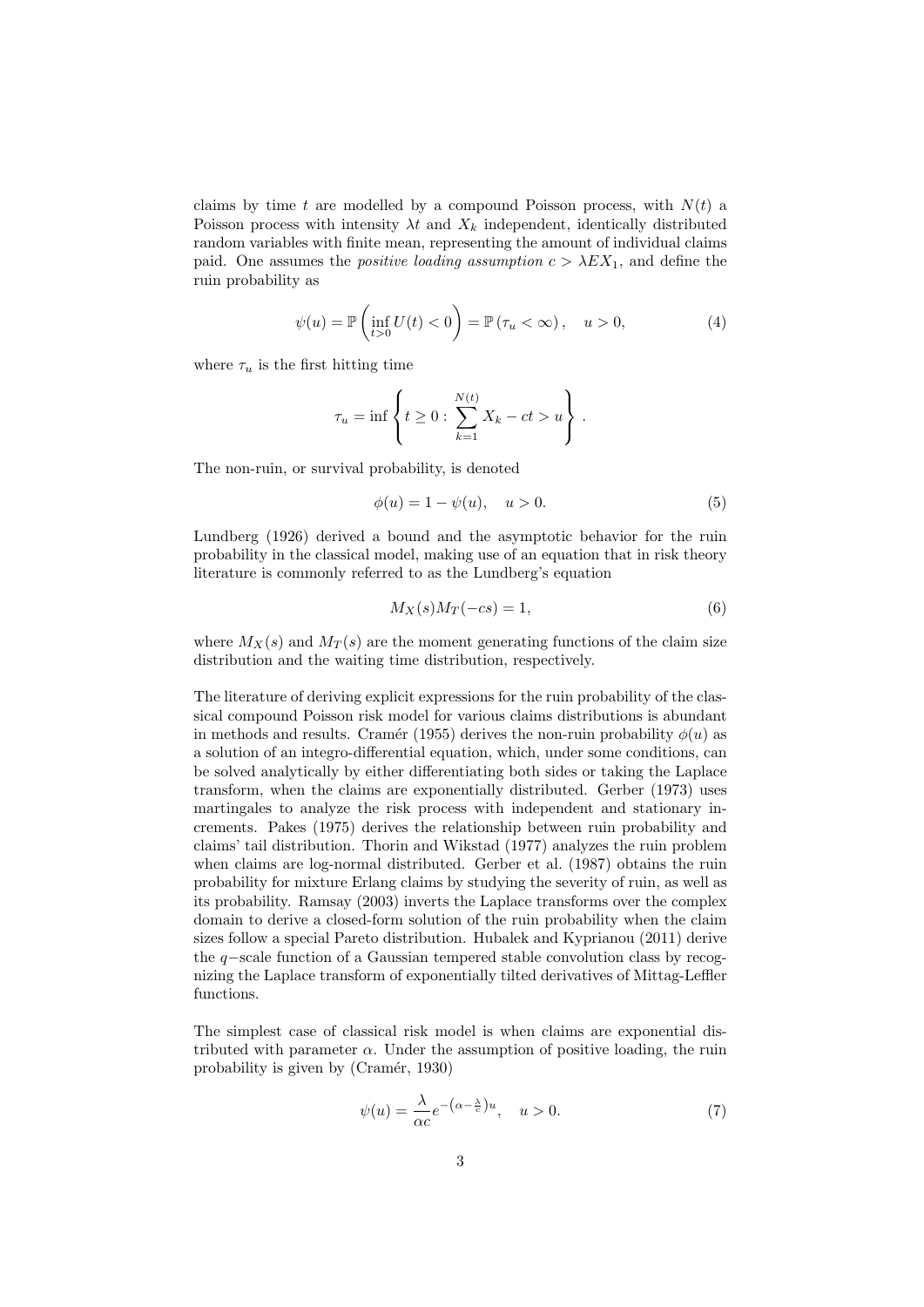The focus of this paper is on gamma distributed claim sizes, i.e., with the density

$$
f_X(x) = \frac{\alpha^r}{\Gamma(r)} x^{r-1} e^{-\alpha x}, \quad x > 0,
$$
\n(8)

where  $r > 0$  is the shape paramater, and  $\alpha > 0$  is the scale parameter. The starting point is the classical integro-differential equation for the survival probability, valid whenever the claim size distribution has a density that we denote by  $f$ :

$$
\frac{d}{du}\phi(u) = \frac{\lambda}{c}\phi(u) - \frac{\lambda}{c}\int_0^u \phi(u-z)f(z)\,dz, \quad u > 0.
$$
\n(9)

An immediate conclusion is that the Laplace transform of non-ruin probability,

$$
\hat{\phi}(s) = \int_0^\infty e^{-su} \phi(u) \, du, \quad \Re(s) > 0,
$$

is given by

$$
\hat{\phi}(s) = \frac{c\phi(0)}{cs - \lambda + \lambda M_X(s)} = \frac{c\phi(0)}{cs - \lambda + \lambda(\frac{\alpha}{s + \alpha})^r}, \quad \Re(s) > 0,
$$
\n(10)

when the claim sizes follow the gamma distribution with scale  $\alpha$  and shape r. We introduce three different methods to invert back the Laplace transform of the survival probability.

Note that the denominator in (10) is the right hand-side of Lundberg equation  $(6)$ . When the shape parameter r is integer, namely when the claims are Erlang distributed, the expression in the right hand side of (10) can be written as the ratio of two polynomial functions. One can then use the partial fraction decomposition and invert  $\hat{\phi}$  to obtain a linear combination of exponential functions (Grandell, 1991).

Notice that for a rational shape parameter  $r = m/n$ , with  $\Re(s) > \alpha$ , one could shift the argument  $s$  to obtain

$$
\hat{\phi}(s-\alpha) = \frac{c\phi(0)}{c(s-\alpha) - \lambda + \lambda(\frac{\alpha}{s})^{m/n}} = \frac{c\phi(0)s^{m/n}}{c(s-\alpha)s^{m/n} - \lambda + \lambda\alpha^{m/n}},
$$

which is a ratio of polynomials of orders m and  $(m+1)$  in  $t = s^{1/n}$ . This again permits a partial fraction decomposition. In this case, an explicit expression can be obtained as in Wei Zhu's MSc project at University of Liverpool, using the two paratemer Mittag-Leffler function in (1):

$$
\phi(u) = e^{-\alpha u} u^{\frac{1}{n}-1} \sum_{k=0}^{m+n-1} m_k E_{\frac{1}{n},\frac{1}{n}} \left( s_k u^{\frac{1}{n}} \right),\tag{11}
$$

with  $s_k$  and  $m_k$  real constants, determined on a case-by-case basis.

Extending these results to real shape parameter  $r$  proves to be non-trivial and different approaches are presented here. Prior to this work, the only known (to us) result for non-integer shape gamma distributed claims is that of Thorin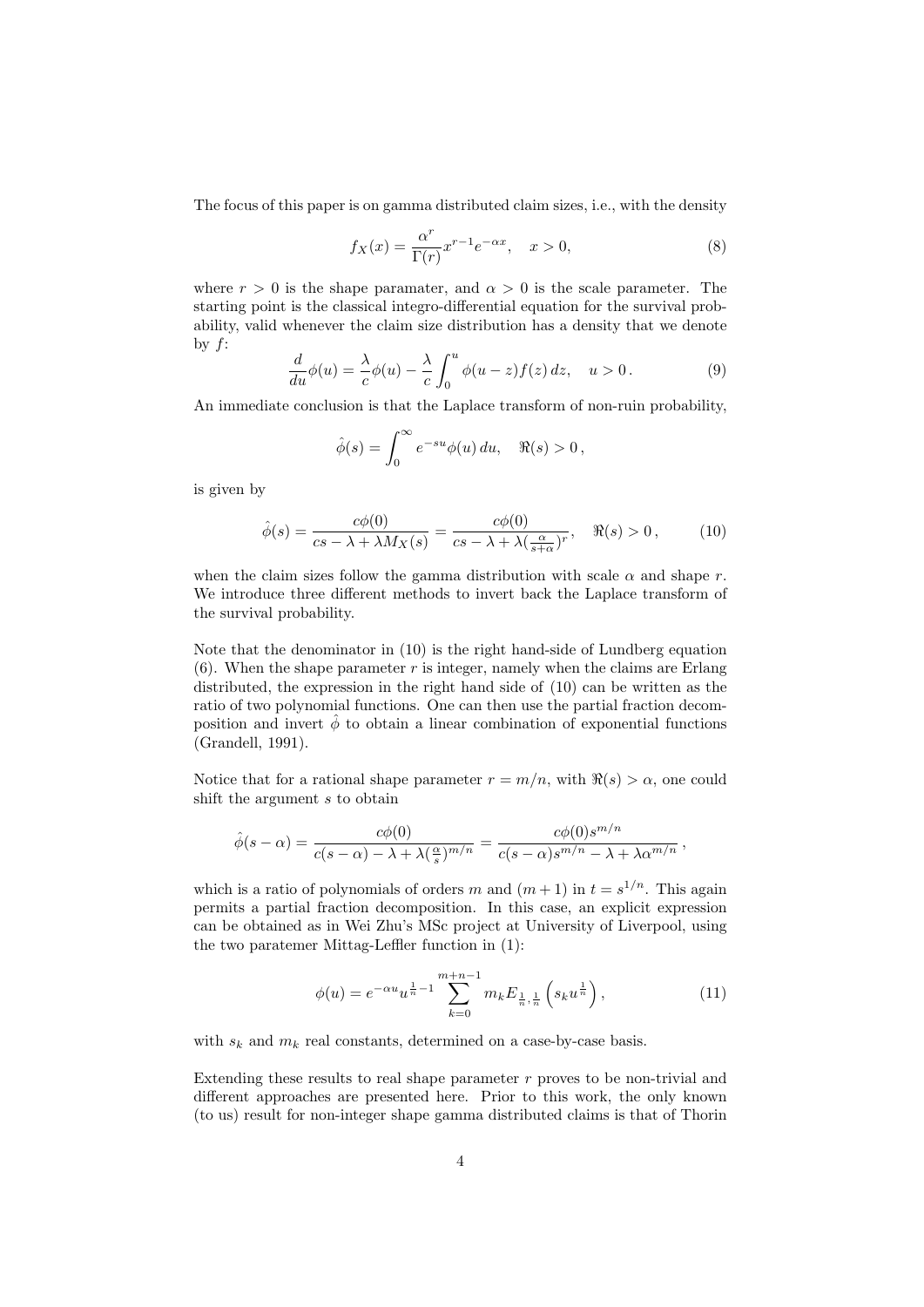(1973) and it deals with a special case of the  $\Gamma(1/b, 1/b)$ ,  $b > 1$ , distribution. Namely, for the classical collective risk model with Poisson arrival intensity  $\lambda = 1$ ,  $\Gamma(1/b, 1/b), b > 1$ , distributed claims and positive loading  $c > 1$ , the ruin probability for  $u \geq 0$  is

$$
\psi(u) = \frac{(c-1)(1-bR)e^{-Ru}}{1-cR - c(1-bR)} \n+ \frac{c-1}{b\pi} \sin\frac{\pi}{b} \int_0^\infty \frac{x^{1/b}e^{-(x+1)u/b}}{\left[x^{1/b}\left(1 + c\frac{x+1}{b}\right) - \cos\frac{\pi}{b}\right]^2 + \sin^2\frac{\pi}{b}} dx,
$$

where  $R$  is the positive solution of Lundberg equation (6). This approach explores the properties of completely monotone functions. When  $b = 2$ , the expression of ruin probability becomes a linear combination of exponentials and error functions, which expression (11) can recover when  $r = 1/2$  (see Appendix A for details). However, note that the general form of the integral term appearing in the result can only be calculated numerically.

The paper is organised as follows. Section 2 extends the method of shifting Laplace transform to the real shape parameter case. Using geometric expansions, one can present an explicit form in terms of an infinite sum of convolutions of exponential and Mittag-Leffler functions. Section 3 derives an explicit form in terms of an infinite sum of derivatives of Mittag-Leffler functions, by carefully reconstructing geometric sum on the Laplace side. Section 4 uses induction and recursive formulas to derive a closed-form ruin probability in terms of integrals of sum of moments. This last result applies to any claim size distributions with finite moments, gamma distribution being a special case. All three results are shown to retrieve the classical exponential ruin probability result when reduced to exponential claims. Section 5 discusses the advantages or disadvantages of each one of the closed-form derived in the paper. For ease of reading, some of the calculations are deferred to the appendix.

# 2 Method One - Infinite Sum of Convolutions of Mittag-Leffler Functions

In this section we use our ability to recognise certain geometric expansions present in the Laplace transform of the survival probability when the claim sizes are gamma distributed. These expansions can be inverted to obtain an explicit form of the survival probability. The result is in terms of an infinite sum of convolutions. Recall that for two locally integrable functions,  $f, g$  on  $(0, \infty)$  the convolution is defined by

$$
f * g(x) = \int_0^x f(y)g(x - y) dy, \ x > 0,
$$
\n(12)

and it is a locally integrable function. The convolution power of a locally integrable function f is defined recursively by  $f^{*1} = f$ ,  $f^{*n} = f^{*(n-1)} * f$ ,  $n \ge 2$ .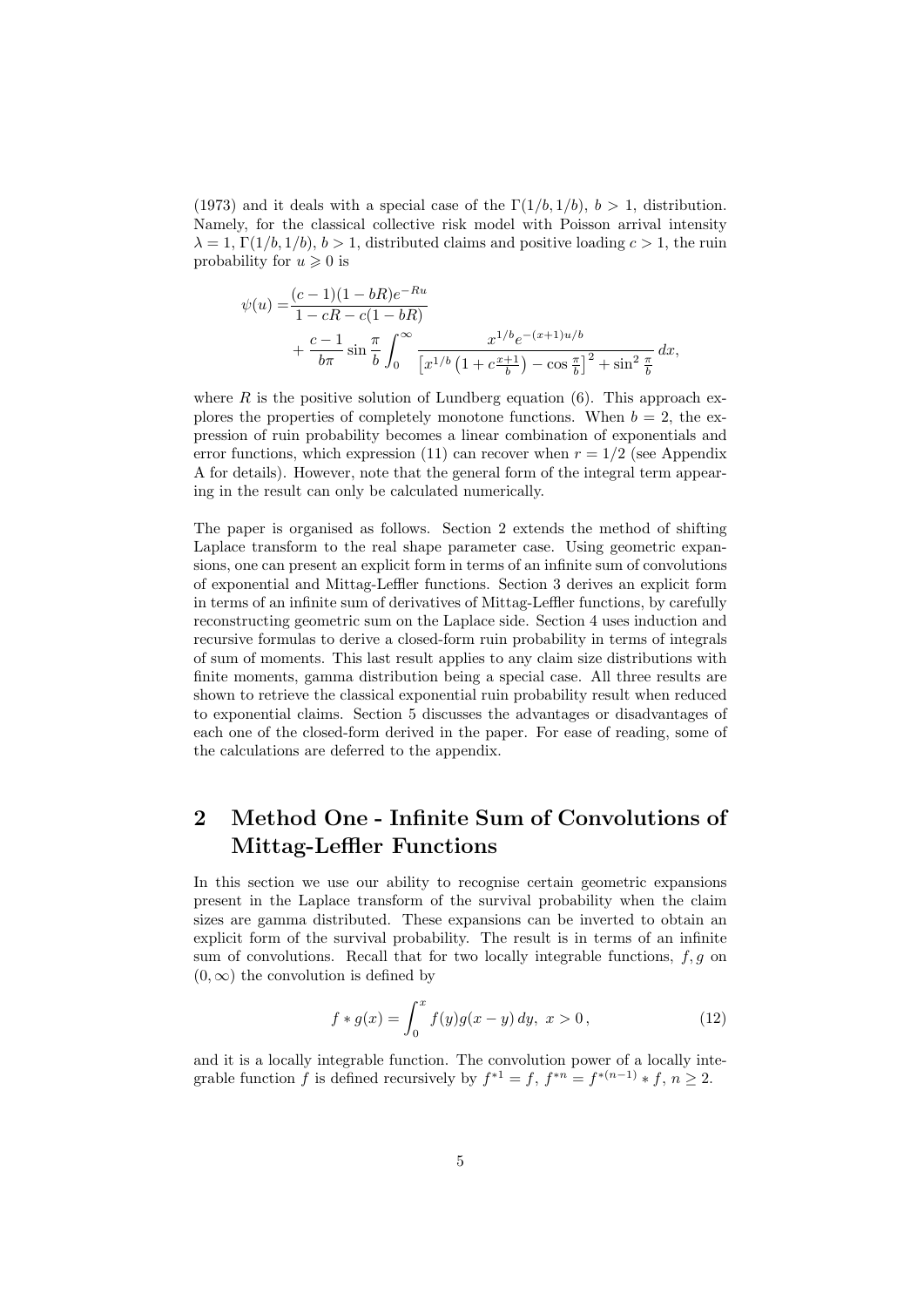Theorem 2.1. For a classical compound Poisson risk model (3) with claim sizes  $X_k$  having the gamma distribution (8) with shape parameter  $r > 0$  and scale parameter  $\alpha > 0$ , the non-ruin probability is

$$
\phi(u) = e^{-\alpha u} \phi(0) \left\{ e^{\alpha u} * \left( \sum_{n=0}^{\infty} \left( \frac{\lambda}{c} \right)^n \left[ e^{\alpha u} - (\alpha u)^r E_{1,1+r}(\alpha u) \right]^{*n} \right) \right\}, \quad (13)
$$

for any  $u > 0$ .

Proof. Rearranging the expression (10), one can identify a geometric series with general term easily set to be between 0 and 1 for any  $s > 0$ ,

$$
\frac{\lambda}{c} \left( \frac{1}{s} - \frac{M_X(s)}{s} \right) < 1,
$$

so that we can write

$$
\hat{\phi}(s) = \frac{\phi(0)}{s} \frac{1}{1 - \frac{\lambda}{c} \left(\frac{1}{s} - \frac{M_X(s)}{s}\right)} = \frac{\phi(0)}{s} \sum_{n=0}^{\infty} \left(\frac{\lambda}{c}\right)^n \left(\frac{1}{s} - \frac{(\frac{\alpha}{s+\alpha})^r}{s}\right)^n.
$$

For  $s > \alpha$  we can shift the argument as explained above, to obtain

$$
\hat{\phi}(s-\alpha) = \frac{\phi(0)}{s-\alpha} \sum_{n=0}^{\infty} \left(\frac{\lambda}{c}\right)^n \left(\frac{1}{s-\alpha} - \frac{\alpha^r}{(s-\alpha)s^r}\right)^n.
$$

Note that

$$
\frac{1}{s-\alpha} - \frac{\alpha^r}{(s-\alpha)s^r} = \frac{1}{s-\alpha} - \frac{\alpha^r}{s^{r+1}} \sum_{i=0}^{\infty} \left(\frac{\alpha}{s}\right)^i
$$

$$
= \int_0^{\infty} e^{-su} \left(e^{\alpha u} - \sum_{i=0}^{\infty} \frac{\alpha^{r+i}}{\Gamma(r+i+1)} u^{r+i}\right) du,
$$

the Laplace transform of a positive function. Therefore,

$$
e^{-\alpha u}\phi(u) = \phi(0)\left\{e^{\alpha u} * \left(\sum_{n=0}^{\infty} \left(\frac{\lambda}{c}\right)^n \left[e^{\alpha u} - \sum_{i=0}^{\infty} \frac{\alpha^{r+i}}{\Gamma(r+i+1)} u^{r+i}\right]^{*n}\right)\right\}
$$
  

$$
= \phi(0)\left\{e^{\alpha u} * \left(\sum_{n=0}^{\infty} \left(\frac{\lambda}{c}\right)^n \left[e^{\alpha u} - (\alpha u)^r E_{1,1+r}(\alpha u)\right]^{*n}\right)\right\},\right\}
$$
  
required.

as required.

**Remark 2.1.** For  $r = 1$  the expression (13) reduces to the classical result (7) of Cramér (1930).

*Proof.* When  $r = 1$  the expression in the square bracket in (13) equal to 1 for all  $u > 0$ , and its *n*-fold convolution power is the function  $u^{n-1}/(n-1)!$ ,  $u > 0$ . Therefore, with  $\delta$  standing for the unit mass at zero,

$$
\phi(u) = e^{-\alpha u} \phi(0) \left\{ e^{\alpha u} * \left( \delta(u) + \sum_{n=1}^{\infty} \left( \frac{\lambda}{c} \right)^n \frac{u^{n-1}}{(n-1)!} \right) \right\}
$$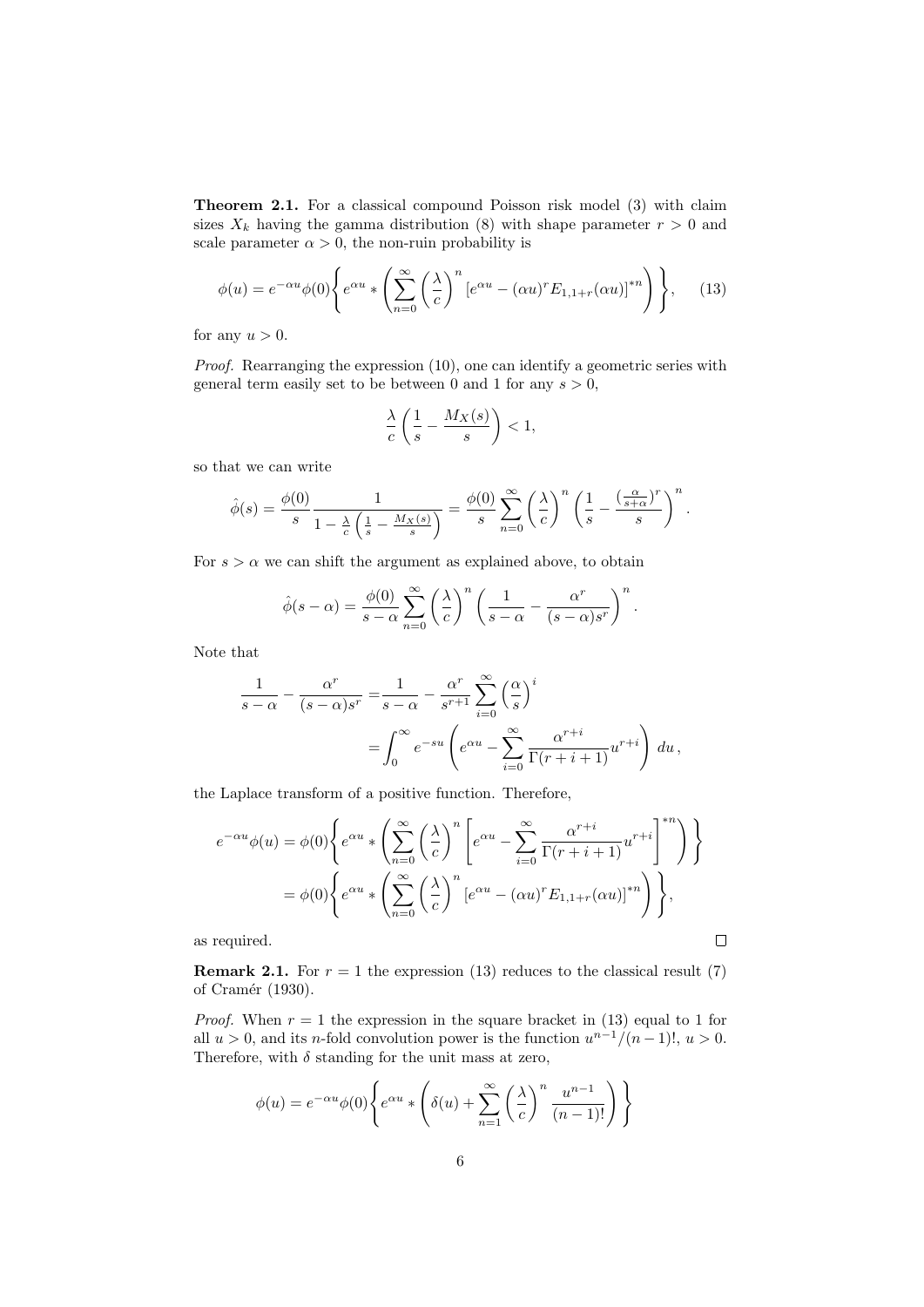$$
= e^{-\alpha u} \phi(0) \left\{ e^{\alpha u} * \left( \delta(u) + \frac{\lambda}{c} e^{\frac{\lambda}{c} u} \right) \right\}
$$
  

$$
= e^{-\alpha u} \phi(0) \left\{ e^{\alpha u} + \frac{\lambda}{c} \left( \alpha - \frac{\lambda}{c} \right)^{-1} e^{\frac{\lambda}{c} u} \left[ e^{(\alpha - \frac{\lambda}{c}) u} - 1 \right] \right\}
$$
  

$$
= \phi(0) \frac{\alpha}{\alpha - \frac{\lambda}{c}} \left[ 1 - \frac{\lambda}{\alpha c} e^{-(\alpha - \frac{\lambda}{c}) u} \right].
$$

Since  $\phi(0) = 1 - \lambda/\alpha c$ , one concludes that

$$
\phi(u) = 1 - \frac{\lambda}{\alpha c} e^{-(\alpha - \frac{\lambda}{c})u},
$$

which coincides with equation (7).

**Remark 2.2.** For an integer number  $r$  integer numbers, recall from Podlubny (1999) that

$$
E_{1,1+r}(\alpha u) = \frac{1}{(\alpha u)^r} \left( e^{\alpha u} - \sum_{k=0}^{r-1} \frac{(\alpha u)^k}{k!} \right),\tag{14}
$$

 $\Box$ 

and so by (13) the survival probability equals to

$$
\phi(u) = e^{-\alpha u} \phi(0) \left\{ e^{\alpha u} * \left( \sum_{n=0}^{\infty} \left( \frac{\lambda}{c} \right)^n \left[ \sum_{k=0}^{r-1} \frac{(\alpha u)^k}{k!} \right]^{*n} \right) \right\}.
$$
 (15)

Consider the case  $r = 2$ . The *n*-fold convolution in expression (15) becomes

$$
(1 + \alpha u)^{*n} = \sum_{i=0}^{n} {n \choose i} \frac{\alpha^{i} u^{n+i-1}}{(n+i-1)!},
$$
\n(16)

which needs to be further convolved with  $e^{\alpha u}$ . Recall that the convolution of an exponential function and a power function is given by

$$
e^{\alpha u} * u^k = \int_0^u e^{\alpha(u-s)} s^k ds = \frac{k!}{\alpha^{k+1}} e^{\alpha u} - \sum_{j=0}^k \frac{k! \, u^j}{\alpha^{k+1-j} \, j!}.
$$
 (17)

Using the linearity of the convolution, one may conclude from identities (16) and (17) that

$$
e^{\alpha u} * (1 + \alpha u)^{*n} = \sum_{i=0}^{n} {n \choose i} \left( \frac{e^{\alpha u}}{\alpha^n} - \sum_{j=0}^{n+i-1} \frac{u^j}{\alpha^{n-j} j!} \right)
$$

$$
= \frac{2^n e^{\alpha u}}{\alpha^n} - \sum_{i=0}^{n} {n \choose i} \left( \sum_{j=0}^{n+i-1} \frac{u^j}{\alpha^{n-j} j!} \right),
$$

which leads to the survival probability

$$
\phi(u) = e^{-\alpha u} \phi(0) \sum_{n=0}^{\infty} \left(\frac{\lambda}{c}\right)^n \left[\frac{2^n e^{\alpha u}}{\alpha^n} - \sum_{i=0}^n \binom{n}{i} \left(\sum_{j=0}^{n+i-1} \frac{u^j}{\alpha^{n-j} j!}\right)\right]
$$

7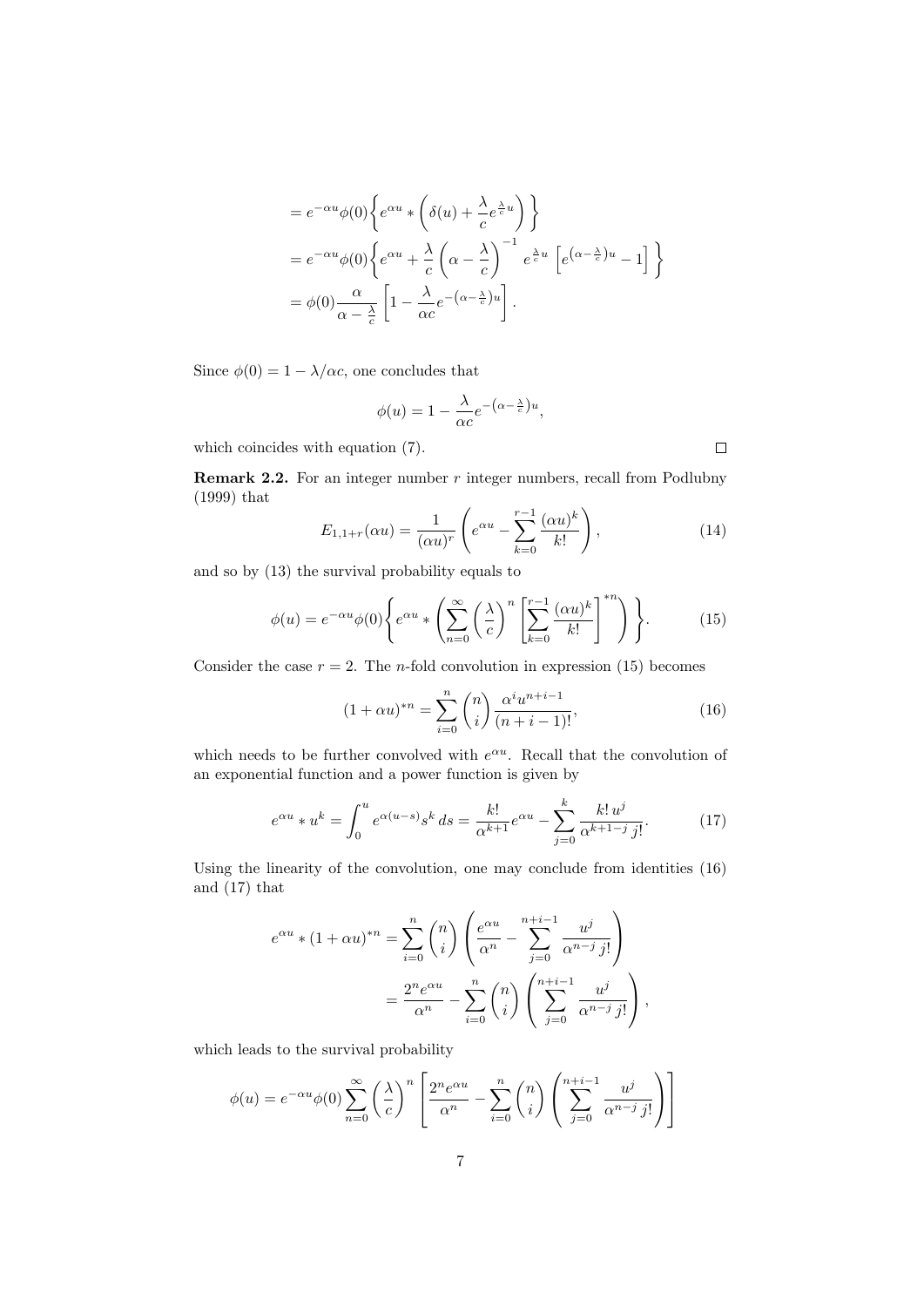$$
= \phi(0) \frac{1}{1 - \frac{2\lambda}{c\alpha}} - e^{-\alpha u} \phi(0) \sum_{n=0}^{\infty} \left(\frac{\lambda}{c}\right)^n \sum_{i=0}^n {n \choose i} \left(\sum_{j=0}^{n+i-1} \frac{u^j}{\alpha^{n-j} j!}\right)
$$

$$
= 1 - \left(1 - \frac{2\lambda}{\alpha c}\right) e^{-\alpha u} \sum_{n=0}^{\infty} \left(\frac{\lambda}{c}\right)^n \sum_{i=0}^n {n \choose i} \left(\sum_{j=0}^{n+i-1} \frac{u^j}{\alpha^{n-j} j!}\right).
$$

To deal with the infinite series term  $\sum_{n=0}^{\infty} \left(\frac{\lambda}{c}\right)^n \sum_{i=0}^n \binom{n}{i} \left(\sum_{j=0}^{n+i-1} \frac{u^j}{\alpha^{n-j}}\right)$  $\frac{u^j}{\alpha^{n-j}j!}$ ) in the above expression, first take its Laplace transform to obtain the following expression for  $s > \alpha$ ,

$$
\sum_{n=0}^{\infty} \left(\frac{\lambda}{c}\right)^n \sum_{i=0}^n {n \choose i} \left(\sum_{j=0}^{n+i-1} \frac{\alpha^j}{\alpha^n s^{j+1}}\right)
$$
  
=  $\frac{1}{s} \sum_{n=0}^{\infty} \left(\frac{\lambda}{\alpha c}\right)^n \sum_{i=0}^n {n \choose i} \frac{1 - (\alpha/s)^{n+i}}{1 - \alpha/s}$   
=  $\frac{1}{s} \sum_{n=0}^{\infty} \left(\frac{\lambda}{\alpha c}\right)^n \left(\frac{2^n}{1 - \alpha/s} - \left(\frac{\alpha}{s}\right)^n \frac{(1 + \alpha/s)^n}{1 - \alpha/s}\right)$ 

where one detects a sum of two geometric series with general terms  $\frac{2\lambda}{\alpha c}$  and  $\frac{\lambda}{cs}$  (1 +  $\frac{\alpha}{s}$ ) respectively. Therefore, the term of infinite series can be further expressed as

,

$$
\frac{1}{(s-\alpha)\left(1-\frac{2\lambda}{\alpha c}\right)} - \frac{1}{(s-\alpha)\left(1-\frac{\lambda}{cs}\left(1+\frac{\alpha}{s}\right)\right)}
$$
\n
$$
= \frac{\alpha c}{\alpha c - 2\lambda} \left(\frac{\left(1-\frac{\lambda}{cs}\left(1+\frac{\alpha}{s}\right)\right) - \left(1-\frac{2\lambda}{\alpha c}\right)}{(s-\alpha)\left(1-\frac{\lambda}{cs}\left(1+\frac{\alpha}{s}\right)\right)}\right)
$$
\n
$$
= \frac{2\lambda}{\alpha c - 2\lambda} \frac{s+\frac{\alpha}{2}}{s^2 - \frac{\lambda}{c}(s+\alpha)} = \frac{2\lambda}{\alpha c - 2\lambda} \left(\frac{m_1}{s-s_1} + \frac{m_1}{s-s_2}\right),
$$

where the last step involves a partial fraction decomposition, with  $s_{1,2} = \frac{\lambda \pm \sqrt{\lambda^2 + 4\lambda \alpha c}}{2c}$ . One can invert the Laplace transform back to obtain

$$
\sum_{n=0}^{\infty} \left(\frac{\lambda}{c}\right)^n \sum_{i=0}^n {n \choose i} \left(\sum_{j=0}^{n+i-1} \frac{u^j}{\alpha^{n-j} j!}\right) = \frac{2\lambda}{\alpha c - 2\lambda} \left(\delta(u) + m_1 e^{s_1 u} + m_2 e^{s_2 u}\right),
$$

and so the non-ruin probability for  $r = 2$  is

$$
\phi(u) = 1 - \left(1 - \frac{2\lambda}{\alpha c}\right) e^{-\alpha u} \frac{2\lambda}{\alpha c - 2\lambda} (m_1 e^{s_1 u} + m_2 e^{s_2 u})
$$

$$
= 1 - \frac{2\lambda}{\alpha c} \left(m_1 e^{(s_1 - \alpha)u} + m_2 e^{(s_2 - \alpha)u}\right),
$$

where  $s_{1,2}$  are given above, and  $m_{1,2}$  can be calculated from the fraction decomposition step.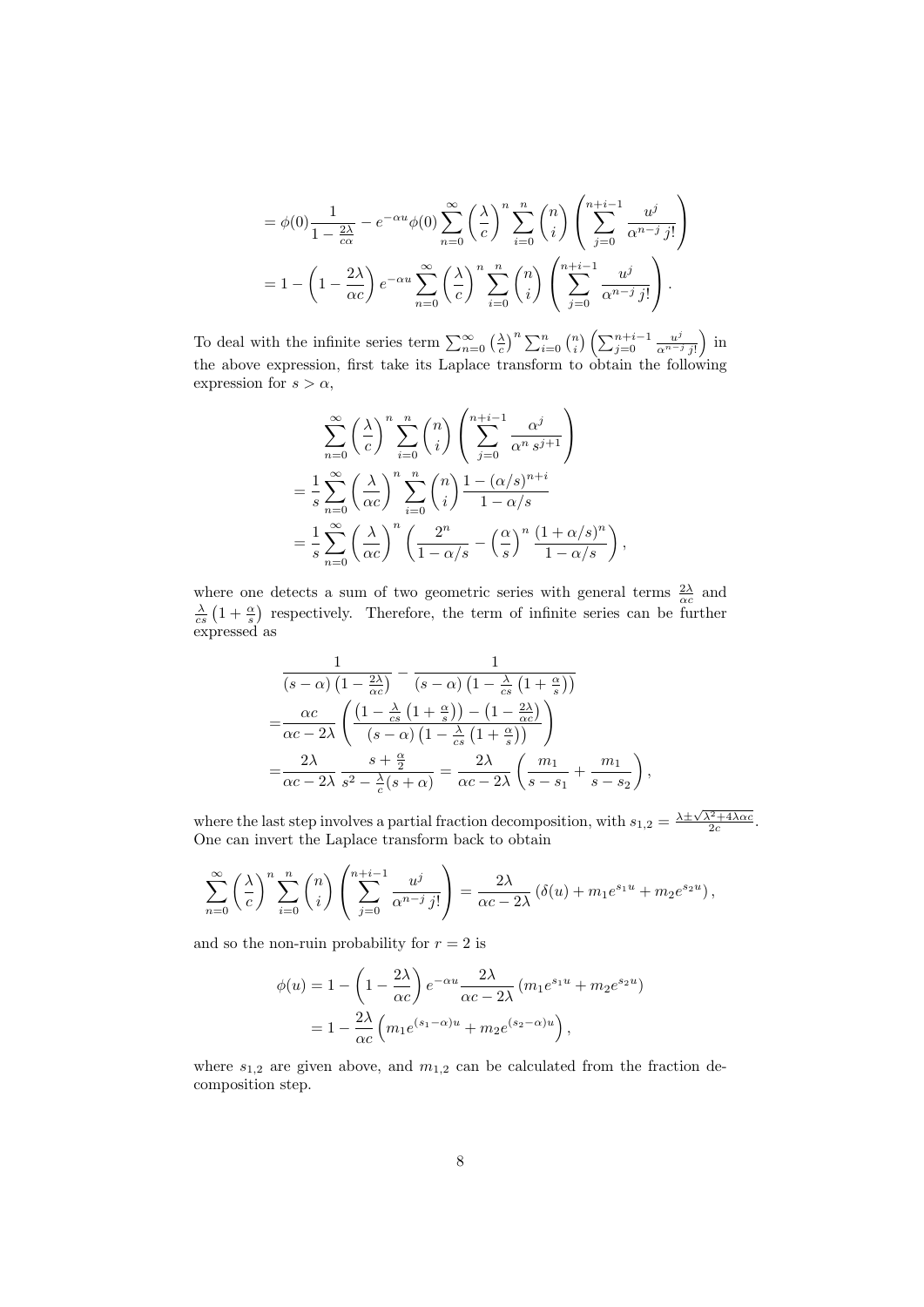# 3 Method Two - Infinite Sum of Derivatives of Mittag-Leffler Functions

In this section, we present a different method to derive the survival probability which leads to an explicit form in terms of an infinite sum of derivatives of Mittag-Leffler functions.

Theorem 3.1. For a classical compound Poisson risk model (3) with claim sizes  $X_k$  following gamma distribution (8) with shape parameter  $r > 0$  and scale parameter  $\alpha > 0$ , the non-ruin probability can be written as

$$
\phi(u) = e^{-\alpha u} \phi(0) \sum_{k=0}^{\infty} \frac{(-1)^k}{k!} \left(\frac{\lambda \alpha^r}{c}\right)^k u^{(r+1)k} E_{1,rk+1}^{(k)} \left(\left(\alpha + \frac{\lambda}{c}\right) u\right), \quad (18)
$$

where  $E_{\alpha,\beta}^{(n)}$  is the *n*th derivative of the Mittag-Leffler function.

*Proof.* Let  $\beta > \alpha$ . The first step is to find a function G whose Laplace transform is, for sufficiently large  $s > 0$ ,

$$
g(s) = \frac{1}{as^{\beta} + bs^{\alpha} + c},
$$

where  $a, b, c$  are non-zero constants. One can rewrite

$$
g(s)=\frac{1}{c}\frac{c}{as^{\beta}+bs^{\alpha}}\frac{as^{\beta}+bs^{\alpha}}{as^{\beta}+bs^{\alpha}+c}=\frac{1}{c}\frac{\frac{c}{a}s^{-\alpha}}{s^{\beta-\alpha}+\frac{b}{a}}\frac{1}{1+\frac{\frac{c}{a}s^{-\alpha}}{s^{\beta-\alpha}+\frac{b}{a}}}.
$$

Denoting  $P = \frac{\frac{c}{a}s^{-\alpha}}{s^{\beta-\alpha}}$  $\frac{\bar{a}^{s}}{s^{\beta-\alpha}+\frac{b}{a}}$ , which is a number in  $(0,1)$ , for large s, the expression becomes

$$
g(s) = \frac{1}{c} \frac{P}{1 - (-P)} = \frac{1}{c} \sum_{k=0}^{\infty} (-1)^k P^{k+1} = \frac{1}{c} \sum_{k=0}^{\infty} (-1)^k \left(\frac{c}{a}\right)^{k+1} \frac{s^{-\alpha k - \alpha}}{\left(s^{\beta - \alpha} + \frac{b}{a}\right)^{k+1}}.
$$

Recognizing the Laplace transform formula (2), one can invert this expression term by term, to see that  $g$  is the Laplace transform of the function

$$
G(t) = \frac{1}{a} \sum_{k=0}^{\infty} \frac{(-1)^k}{k!} \left(\frac{c}{a}\right)^k t^{\beta(k+1)-1} E_{\beta-\alpha,\beta+\alpha k}^{(k)} \left(-\frac{b}{a} t^{\beta-\alpha}\right).
$$

Recall that for a classical risk model with gamma distributed claim sizes, the Laplace transform of survival probability after shifting the argument becomes, when  $s$  is large enough,

$$
\hat{\phi}(s-\alpha) = \frac{c\phi(0)s^r}{cs^{r+1} - (c\alpha + \lambda)s^r + \lambda\alpha^r}
$$
  
\n
$$
= \frac{c\phi(0)s^r}{cs^{r+1} - (c\alpha + \lambda)s^r} \sum_{k=0}^{\infty} (-1)^k \left(\frac{\lambda\alpha^r}{cs^{r+1} - (c\alpha + \lambda)s^r}\right)^k
$$
  
\n
$$
= \sum_{k=0}^{\infty} (-1)^k \frac{\phi(0) \left(\frac{\lambda}{c}\alpha^r\right)^k s^{-rk}}{\left(s - \left(\alpha + \frac{\lambda}{c}\right)\right)^{k+1}},
$$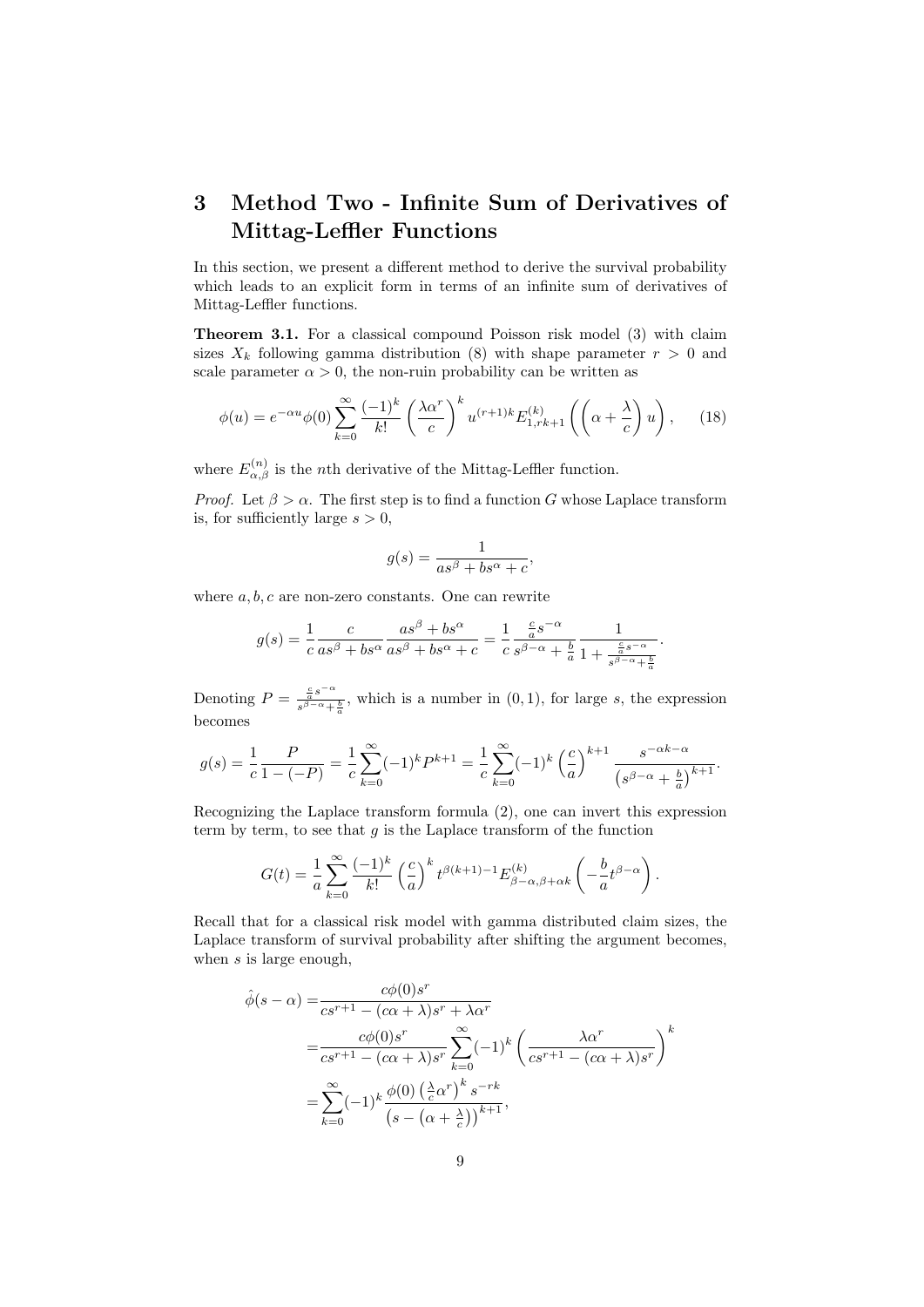which permits to invert term-by-term back to

$$
\phi(u) = e^{-\alpha u} \phi(0) \sum_{k=0}^{\infty} \frac{(-1)^k}{k!} \left(\frac{\lambda \alpha^r}{c}\right)^k u^{(r+1)k} E_{1,rk+1}^{(k)} \left(\left(\alpha + \frac{\lambda}{c}\right) u\right),
$$

as required. The last expression can be rewritten in the form

$$
\phi(u) = e^{-\alpha u} \phi(0) \sum_{k=0}^{\infty} \frac{(-1)^k}{k!} \left(\frac{\lambda \alpha^r}{c}\right)^k u^{(r+1)k} \sum_{j=0}^{\infty} \frac{(j+k)! \left((\alpha + \frac{\lambda}{c}) u\right)^j}{j! \Gamma(k(r+1) + 1 + j)}.
$$
 (19)

**Remark 3.1.** For  $r = 1$ , note that expression (18) also reduces, as it should, to the classical result  $(7)$  of Cramér (1930). We leave out a somewhat longish calculation.

### 4 Method Three - Tail Convolutions

In this section, we start with the the classical risk model with any light-tail distributed claims. The non-ruin probability can be obtained as integral of an infinite sum of moments of claim size distributions. When the claims are gamma distributed, the resulting formulas can be relatively efficiently evaluated.

Recall the form (10) of the Laplace transform of the ruin probability in a compound Poisson process with a generic claim size  $X$  and the moment generating function  $M_X$ :

$$
\hat{\phi}(s) = \phi(0)\frac{1}{s} \frac{1}{1 - \frac{\lambda}{c} \frac{1 - M_X(s)}{s}}.\tag{20}
$$

Notice that the term in the denominator,

$$
\hat{g}(s) = \frac{1 - M_X(s)}{s}, \quad s > 0,
$$

is the Laplace transform of the distributional tail

$$
g(x) = P(X > x), \quad x \geqslant 0. \tag{21}
$$

By the positive loading assumption we have

$$
\hat{\phi}(s) = \phi(0) \frac{1}{s} \sum_{n=0}^{\infty} \left(\frac{\lambda}{c}\right)^n (\hat{g}(s))^n,
$$
\n(22)

since the ratio in the series is smaller than 1. Inverting the Laplace transforms in (22) gives us immediately the first statement of the next theorem. The key part of the theorem is the expression (24) for the ingredients in (23).

Theorem 4.1. The non-ruin probability in classical risk model can be written in the form

$$
\phi(u) = \phi(0) \left( 1 + \int_0^u \sum_{n=1}^\infty \left( \frac{\lambda}{c} \right)^n g^{*n}(y) dy \right), \quad u > 0. \tag{23}
$$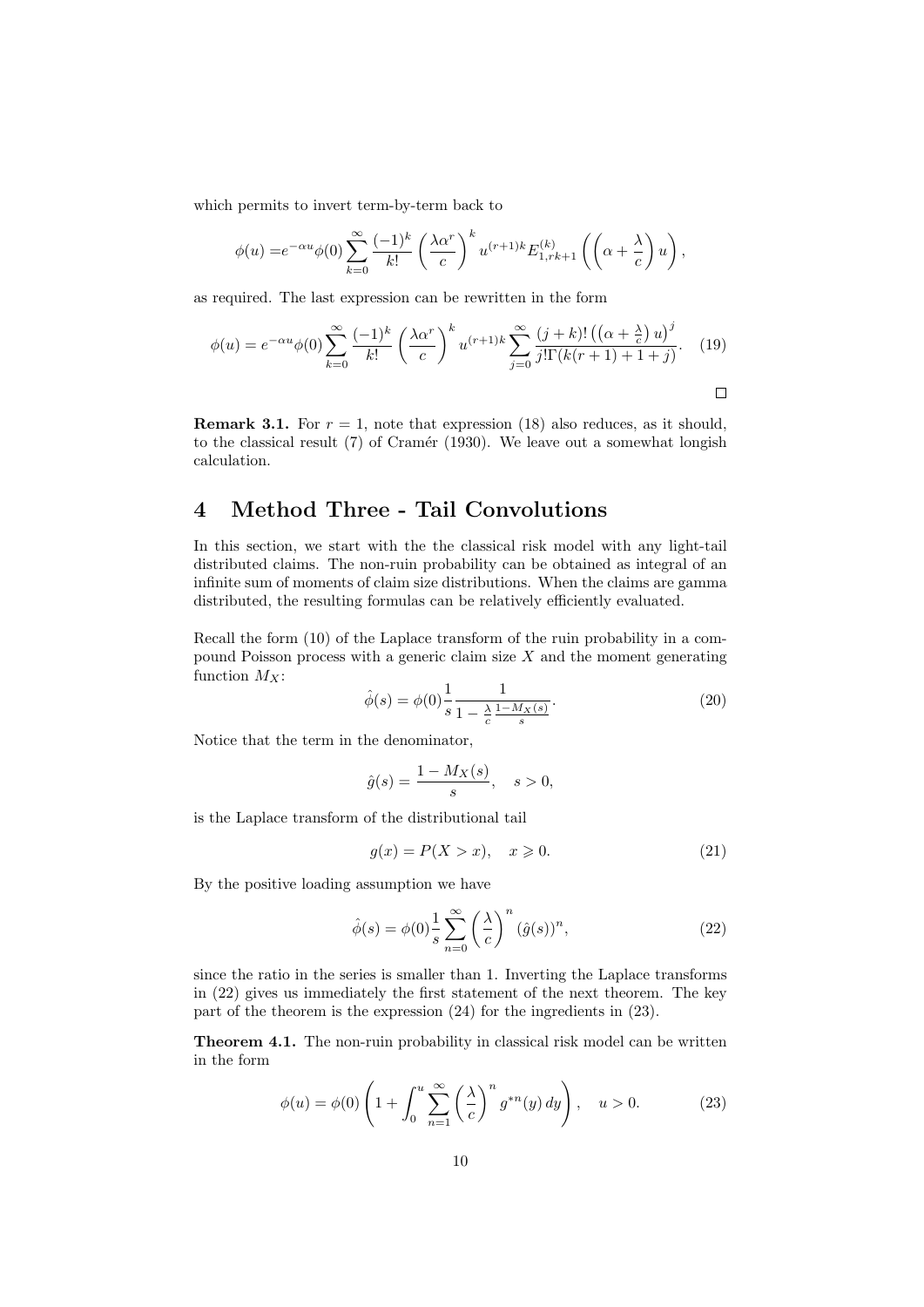Here  $g^{*n}$  is the *n*th convolution of the tail distribution of claim  $X_j$ . It can be computed for  $n \geq 2$  as

$$
g^{*n}(x) = \frac{1}{(n-1)!} \mathbb{E}\left[\left(\sum_{j=1}^{n} X_j - x\right)^{n-1} \mathbb{1}\left(\sum_{j=1}^{n} X_j > x\right)\right] \tag{24}
$$

$$
-\frac{1}{(n-1)!} \sum_{i=1}^{n-1} {n-1 \choose n-i-1} b_{n-i}(F) \mathbb{E}\left[ \left( \sum_{j=1}^i X_j - x \right)^i \mathbb{1} \left( \sum_{j=1}^i X_j > x \right) \right],
$$

 $n = 1, 2, \ldots$  Here  $X_1, X_2, \ldots$  are the i.i.d. claim sizes. The sequence  $(b_i(F), i =$  $1, 2...$ ) depends on the distribution F of claim sizes. It is defined recursively by

$$
b_1(F) = 1,
$$
  
\n
$$
b_{m+1}(F) = \mathbb{E}\left(\sum_{j=1}^n X_j\right)^m - \sum_{i=1}^m {m \choose i-1} b_i(F) \mathbb{E}\left(\sum_{j=1}^{n-i} X_j\right)^{m+1-i},
$$
\n(25)

for  $m = 1, \ldots, n - 1$ . Thus defined,  $b_m$  is independent of  $n > m$ .

Proof. The proof is postponed to Appendix.

 $\Box$ 

**Remark 4.1.** Once again, for  $r = 1$ , the expression (23) can be checked to reduce to the classical result  $(7)$  of Cramér  $(1930)$ . We leave out the calculation.

Remark 4.2. Even though the statement of Theorem 4.1 is valid for a general classical risk model, the calculation of the numbers  $(b_i(F))$  in (25) and functions  $(g^{*n})$  in (24) requires, in general, integration of increasing dimension. In the case where the claims follow a gamma distribution, the sums of the type  $X_1 + \ldots + X_i$ themselves also follow a gamma distribution, and the integrals always stay onedimensional. The same is true in other cases where the distributions of such sums are known.

#### 5 Discussion of Three Results

The results shown in this paper refer to extensions of the classical ruin models and all of them coincide with the classical result when claim sizes are exponentially distributed.

The first expression in Theorem 2.1 is an infinite sum of convolution terms. When  $r$  takes integer value, the expression reduces to a sum of finite terms due to property (14) of the Mittag-Leffler function and thus explicit results can be implemented. As long as  $r$  is not integer, numerical methods are needed to calculate the probability. Since the expression has convolution integrals, the numerical calculation needs lots of iterations to get a reasonable accuracy. For instance, we will take the sum of the first 100 terms to approximate the value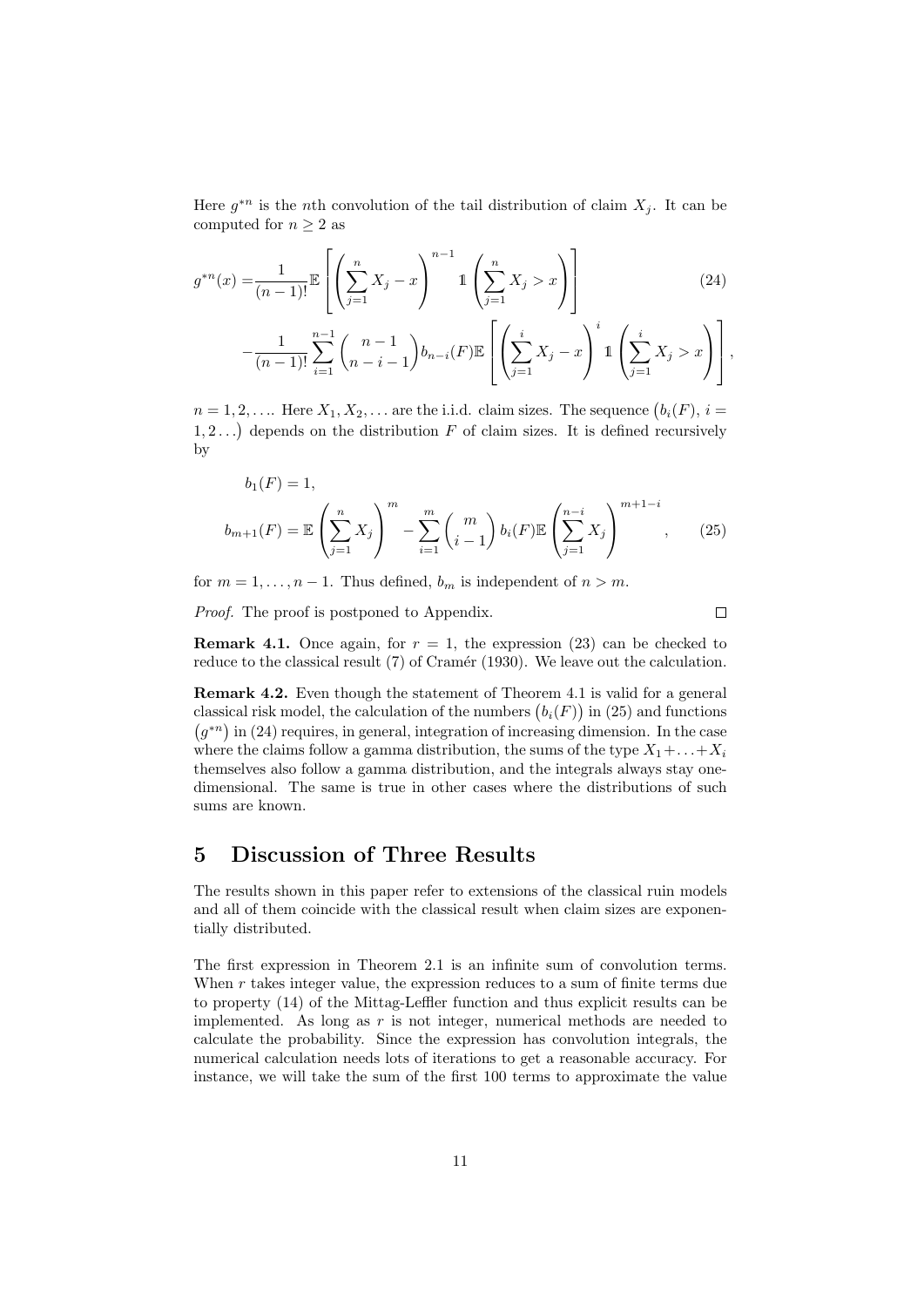of the Mittag-Leffler function and the first 20 convolutions in the expression for a numerical result for the survival probability

$$
\phi(u) = e^{-\alpha u} \phi(0) \left\{ e^{\alpha u} * \left( \sum_{n=0}^{20} \left( \frac{\lambda}{c} \right)^n \left[ e^{\alpha u} - (\alpha u)^r \sum_{i=0}^{100} \frac{(\alpha u)^i}{\Gamma(i+1+r)} \right]^{*n} \right) \right\}.
$$

The second expression (18) is the most efficient one among all these results. It is very easy to implement with accurate results. Due to the fact that the derivative of a Mittag-Leffler function is an infinite series, this expression contains two-fold infinite sums. Moreover, inside each series, only gamma functions and power functions are needed to be calculated. Therefore, any software having 'addition' and loop functions can handle this expression. Compared with the first result, which contains convolution terms, this one is more efficient in a numerical sense. The disadvantage is that we have no instance where we can get exact result, for  $r \neq 1$ . In this case, we could take for instance the sum of the first 100 terms to approximate the value of the derivative of a Mittag-Leffler function and then evaluate the first 40 derivatives in the expression for a good numerical approximation of the survival probability

$$
\phi(u) = e^{-\alpha u} \phi(0) \sum_{k=0}^{40} \frac{(-1)^k}{k!} \left(\frac{\lambda \alpha^r}{c}\right)^k u^{(r+1)k} \sum_{j=0}^{100} \frac{(j+k)! \left(\alpha + \frac{\lambda}{c}\right)^j u^j}{j! \Gamma(1+k+rk+1)}.
$$

The third result in Theorem 4.1 is presented in terms of moments of the claim size distribution. In principle, this method is valid for any claim distribution, but in the case of gamma claims, the distribution of the sum of X's are known analytically, so the computations are tractable. Note that since

$$
\int_0^u \sum_{n=1}^\infty \left(\frac{\lambda}{c}\right)^n g^{*n}(y) \, dy = \sum_{n=1}^\infty \left(\frac{\lambda}{c}\right)^n \int_0^u g^{*n}(y) \, dy,
$$

one needs to be able to compute efficiently

$$
\int_0^u g^{*n}(y) dy = \frac{1}{(n-1)!} \mathbb{E} \int_0^u \left( \sum_{j=1}^n X_j - x \right)^{n-1} \mathbb{1} \left( \sum_{j=1}^n X_j > x \right) dx
$$
\n
$$
-\frac{1}{(n-1)!} \sum_{i=1}^{n-1} \binom{n-1}{n-i-1} b_{n-1}(F) \mathbb{E} \int_0^u \left( \sum_{j=1}^i X_j - x \right)^i \mathbb{1} \left( \sum_{j=1}^i X_j > x \right) dx.
$$

As it is easy to compute the sequence  $(b_n(F))$  for gamma claims, one only needs to evaluate efficiently the functions

$$
a_{n,k}(u) = \mathbb{E} \int_0^u \left( \sum_{j=1}^n X_j - x \right)^k \mathbb{1} \left( \sum_{j=1}^n X_j > x \right) dx,
$$

for  $k = n-1$  and n. However, these functions can be further expressed in terms of incomplete gamma functions as

$$
a_{n,k}(u) = \frac{\alpha^{nr}}{\Gamma(nr)(k+1)} \left[ \frac{\Gamma(nr+k+1)}{\alpha^{nr+k+1}} - \sum_{j=0}^{k+1} {k+1 \choose j} (-u)^{k+1-j} \frac{\Gamma(nr+j, \alpha u)}{\alpha^{nr+j}} \right]
$$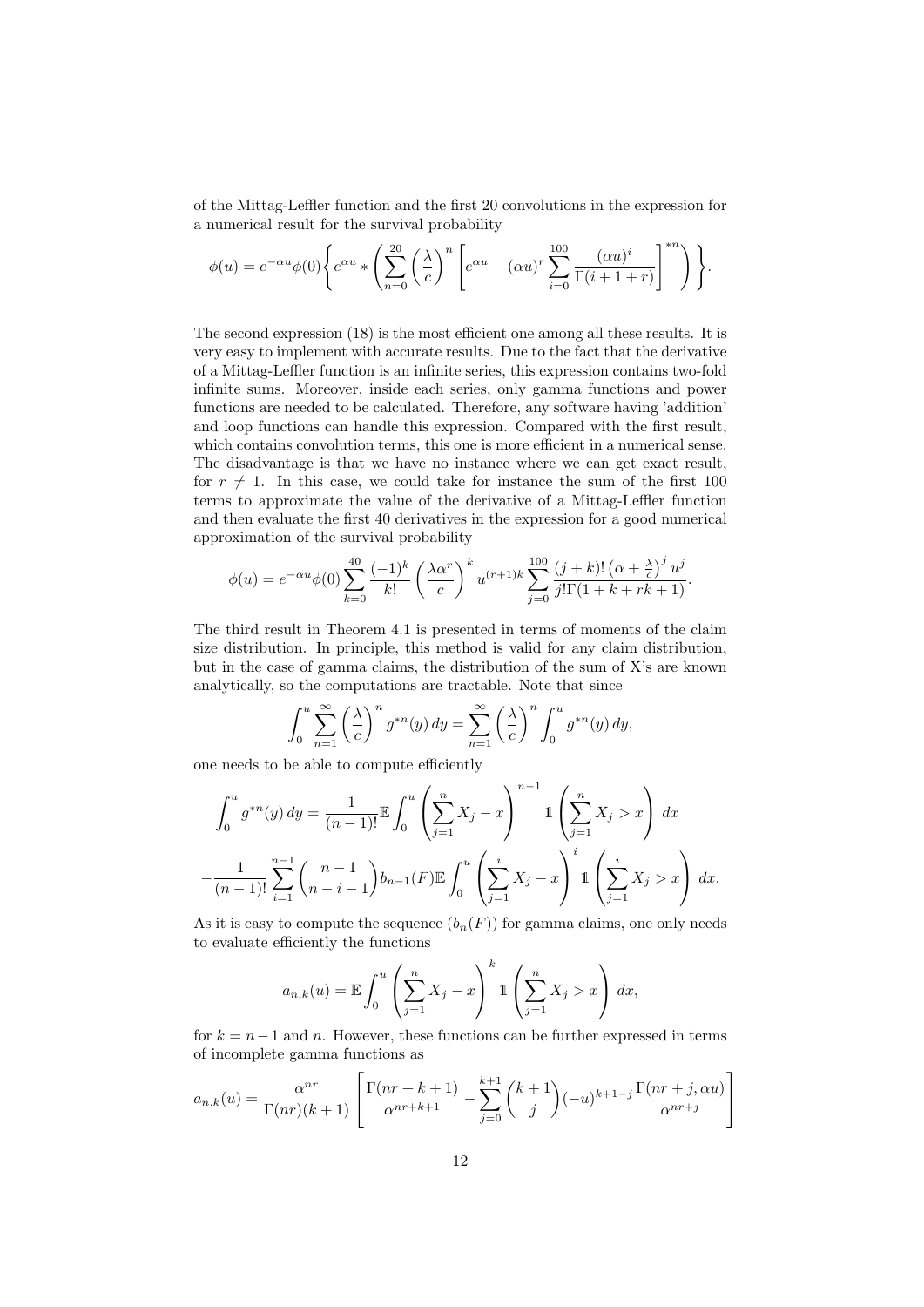for  $k = n - 1$  and n. Therefore, the whole calculation consists on evaluating some incomplete gamma functions, and those have already been efficiently implemented. The first 20 convolutions in expression (23) would be sufficient when implementing the survival probability numerically.

Note that in comparison with the other two results, this method can be used with any claim size distribution. The numerical complexity, however, can be higher than in the case of gamma distributed claims.

The next figure shows the difference on accuracy of these three results.



Figure 1: Difference on accuracy of three results

In order to test the accuracy of the three results, we choose the parameter values  $\lambda = 1, c = 1, r = 2$  and  $\alpha = 2.4$ . All the dash lines stand for the first method and solid one for the method two and three. In order to numerically calculate the convolution integral in the first result, one needs to divide the interval  $[0, 10]$  into smaller intervals of length h. We compare results obtained for different lengths  $h$ . One can see that using the second method, the results converge fast to the true value. Moreover, for the third method, the results are exactly the same as the true values because the moments of gamma random variables have explicit expressions. Note that for  $r = 2$ , one retrieves the case of  $E$ rlang $(2)$  claims. Several equivalent results under this model assumption have been obtained in the past and the formula chosen in this test comes from (He et al., 2003)

$$
\phi(u) = 1 + \frac{v_2(v_1 + \alpha)^2}{(v_1 - v_2)\alpha^2}e^{v_1u} + \frac{v_1(v_2 + \alpha)^2}{(v_2 - v_1)\alpha^2}e^{v_2u},
$$

where

$$
v_1 = \frac{\lambda - 2c\alpha + \sqrt{\lambda^2 + 4c\alpha\lambda}}{2c},
$$

$$
v_2 = \frac{\lambda - 2c\alpha - \sqrt{\lambda^2 + 4c\alpha\lambda}}{2c}.
$$

Here is the corresponding table.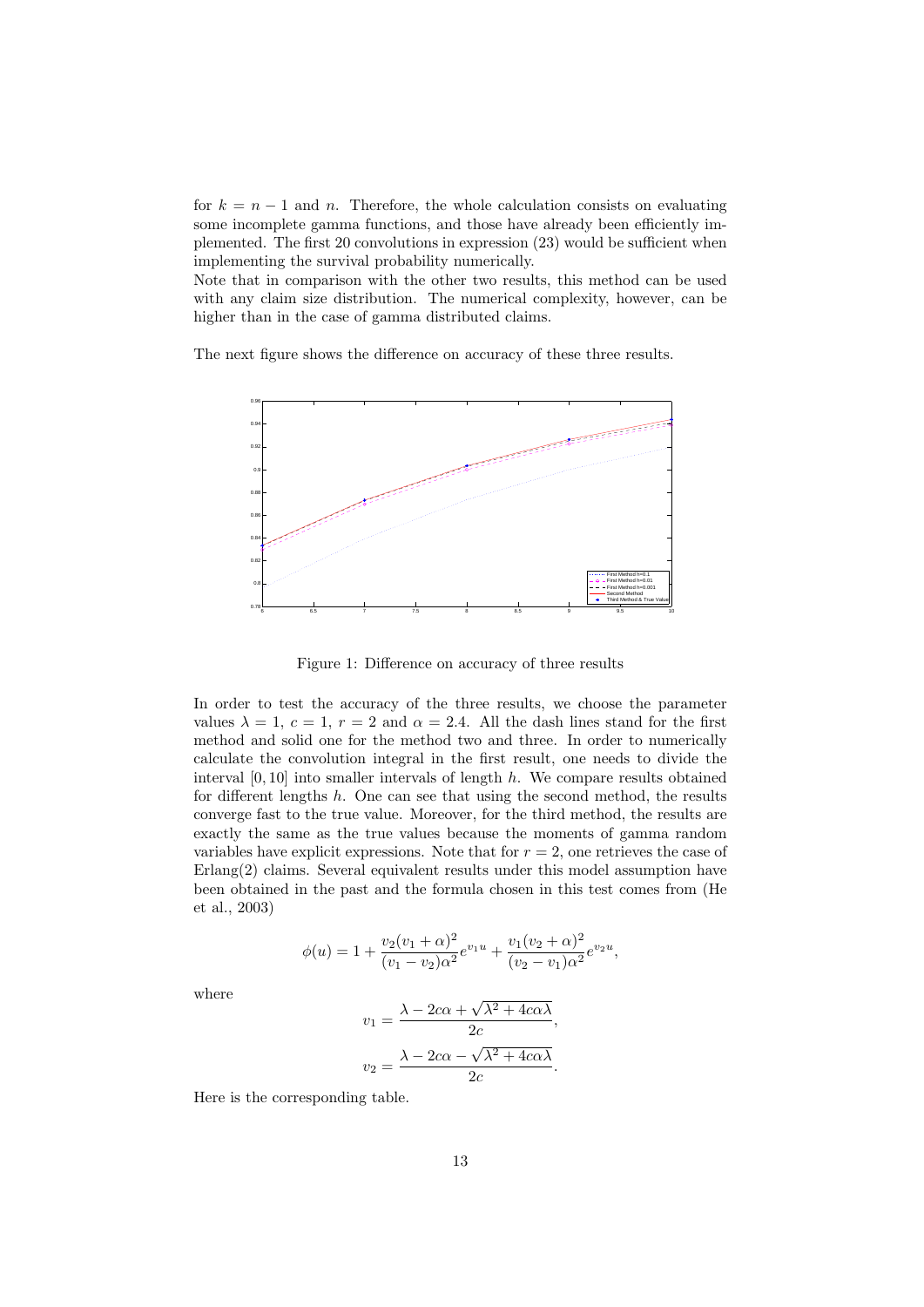| initial | Method 1 | Method 1 | Method 1  | Method 2 | Method $3 \&$ |
|---------|----------|----------|-----------|----------|---------------|
| capital | $h=0.1$  | $h=0.01$ | $h=0.001$ |          | True Value    |
| $u=0$   | 0.167    | 0.167    | 0.167     | 0.167    | 0.167         |
| $u=1$   | 0.340    | 0.350    | 0.352     | 0.352    | 0.352         |
| $u=2$   | 0.480    | 0.503    | 0.505     | 0.506    | 0.506         |
| $u = 3$ | 0.588    | 0.620    | 0.623     | 0.623    | 0.623         |
| $u=4$   | 0.674    | 0.709    | 0.713     | 0.713    | 0.713         |
| $u = 5$ | 0.742    | 0.777    | 0.781     | 0.782    | 0.782         |
| $u = 6$ | 0.796    | 0.830    | 0.833     | 0.834    | 0.834         |
| $u = 7$ | 0.839    | 0.870    | 0.873     | 0.873    | 0.873         |
| $u=8$   | 0.874    | 0.900    | 0.903     | 0.903    | 0.903         |
| $u=9$   | 0.900    | 0.923    | 0.925     | 0.926    | 0.926         |
| $u=10$  | 0.920    | 0.939    | 0.941     | 0.944    | 0.944         |

Table 1: Difference on accuracy of three results

The errors between the results obtained from method two and true values are significantly smaller at  $10^{-11}$  level.

As mentioned before, the second result is the most efficient one among all three, in numerical sense. Here are some results run by MATLAB using method two. These results can also be obtained using method one if one sets the step length to be as small as  $h = 0.0001$ , which takes more time. In table 2, the parameter values are set to be  $\lambda = 1$ ,  $c = 1$  and safety loading  $\theta = 0.2$ . Because the safety loading is held constant, for each r, we choose an  $\alpha$  such that the average claim size  $\frac{r}{\alpha}$  stays the same.

| Initial | $r=0.5$ | $r=1$ | $r = 1.5$ | $r=2$ | $r=2.5$ | $r=3$ |
|---------|---------|-------|-----------|-------|---------|-------|
| Capital |         |       |           |       |         |       |
| $u=0$   | 0.167   | 0.167 | 0.167     | 0.167 | 0.167   | 0.167 |
| $u=1$   | 0.281   | 0.318 | 0.338     | 0.352 | 0.361   | 0.368 |
| $u=2$   | 0.371   | 0.441 | 0.481     | 0.506 | 0.523   | 0.536 |
| $u=3$   | 0.449   | 0.543 | 0.593     | 0.623 | 0.644   | 0.660 |
| $u=4$   | 0.517   | 0.626 | 0.680     | 0.713 | 0.735   | 0.750 |
| $u=5$   | 0.576   | 0.693 | 0.749     | 0.782 | 0.802   | 0.817 |
| $u=6$   | 0.628   | 0.749 | 0.803     | 0.834 | 0.852   | 0.865 |
| $u=7$   | 0.673   | 0.795 | 0.846     | 0.873 | 0.890   | 0.901 |
| $u=8$   | 0.713   | 0.832 | 0.879     | 0.903 | 0.918   | 0.927 |
| $u = 9$ | 0.749   | 0.862 | 0.905     | 0.926 | 0.939   | 0.947 |
| $u=10$  | 0.779   | 0.887 | 0.926     | 0.944 | 0.954   | 0.961 |

Table 2: Survival probability when safety loading is 0.2

The corresponding plotting figure is shown as follows.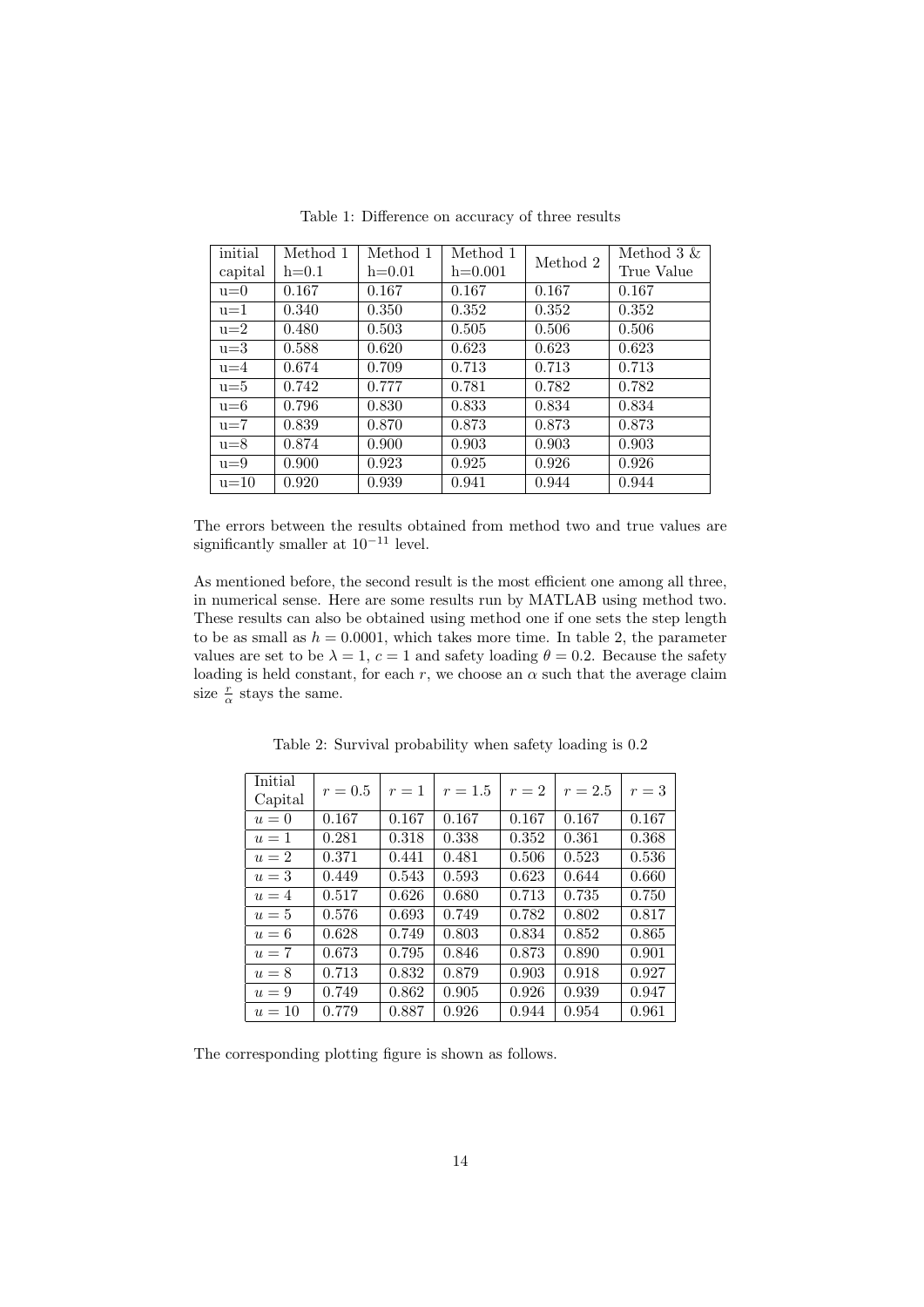

Figure 2: Survival probability when safety loading is 0.2

One can observe that when the safety loading and other model parameters are fixed, the bigger  $r$  is, the higher survival probability the model has. The reason is that in this case, the expected claim size is fixed, further means that the ratio  $\frac{r}{\alpha}$  is fixed, whereas the variance of claim size  $\frac{r}{\alpha^2}$  decreases as r increases, i.e., the chance of having large claims will decrease. Since ruin is usually caused by some large claim, the model with a bigger shape parameter  $r$  is more likely to survive.

The next table and figure will show how the survival probability changes with various premium rates and same safety loading when claim has gamma distribution with  $r = 1.5$ .

| initial<br>capital | $c=1$ | $c = 1.2$ | $c = 1.4$ | $c = 1.6$ | $c = 1.8$ | $c=2$ |
|--------------------|-------|-----------|-----------|-----------|-----------|-------|
| $u=0$              | 0.167 | 0.167     | 0.167     | 0.167     | 0.167     | 0.167 |
| $u=1$              | 0.338 | 0.311     | 0.291     | 0.276     | 0.264     | 0.255 |
| $u=2$              | 0.481 | 0.437     | 0.403     | 0.377     | 0.356     | 0.338 |
| $u=3$              | 0.593 | 0.540     | 0.498     | 0.465     | 0.437     | 0.414 |
| $u=4$              | 0.680 | 0.624     | 0.578     | 0.540     | 0.508     | 0.481 |
| $u=5$              | 0.749 | 0.693     | 0.645     | 0.605     | 0.570     | 0.540 |
| $u=6$              | 0.803 | 0.749     | 0.702     | 0.660     | 0.624     | 0.593 |
| $u=7$              | 0.846 | 0.795     | 0.749     | 0.708     | 0.672     | 0.639 |
| $u=8$              | 0.879 | 0.833     | 0.789     | 0.749     | 0.713     | 0.680 |
| $u=9$              | 0.905 | 0.863     | 0.823     | 0.785     | 0.749     | 0.717 |
| $u=10$             | 0.926 | 0.888     | 0.851     | 0.815     | 0.781     | 0.749 |

Table 3: Survival probability when safety loading is 0.2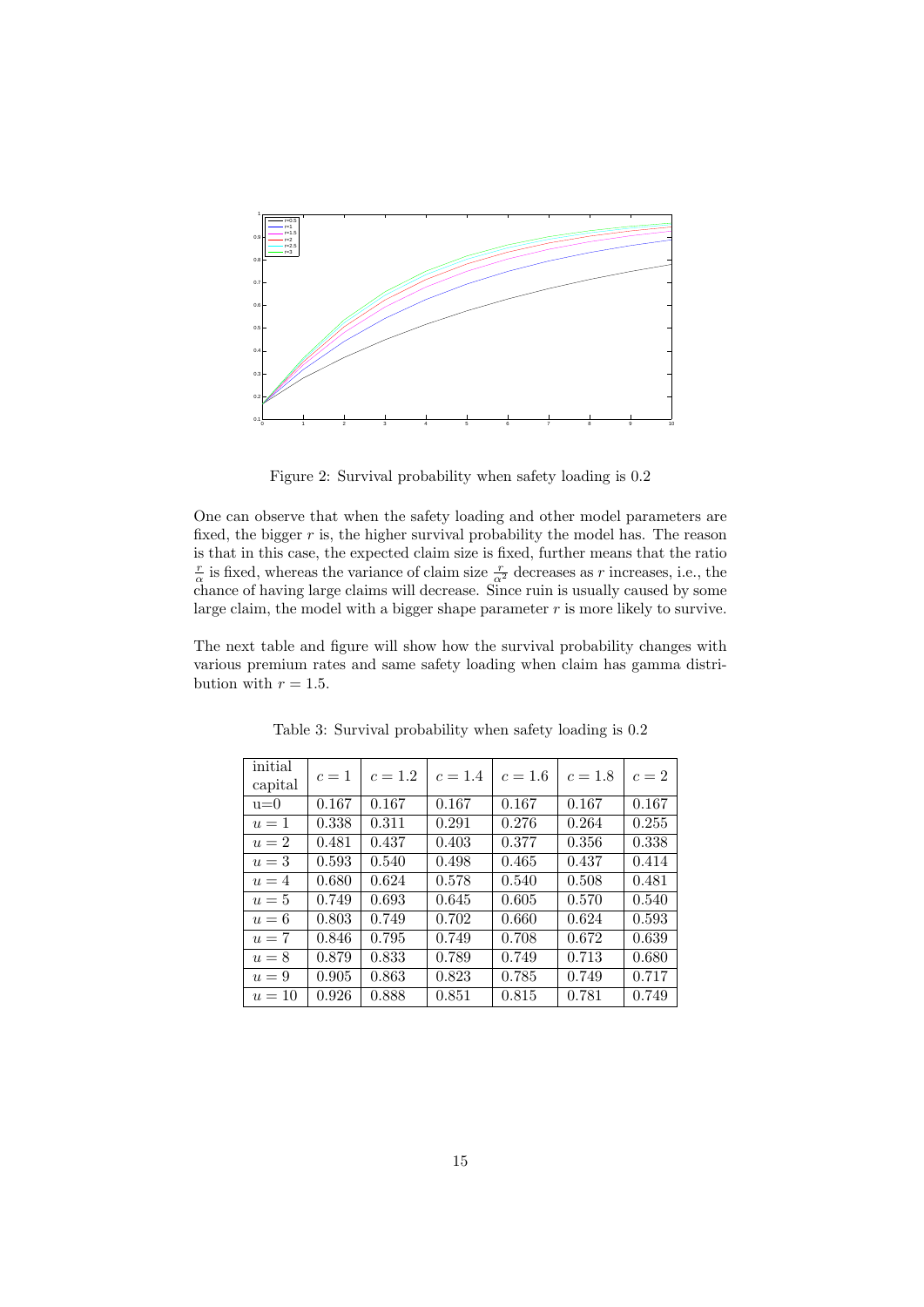

Figure 3: Survival probability when safety loading is 0.2

Since the safety loading  $\theta$  is fixed, the bigger premium rate c is, the bigger the expected claim size is. In this case, the shape parameter of claim distribution  $r$ is set to be constant 1.5, which means the larger expectation gives larger variance. Thus, similar to the previous test, this result is quite reasonable. When the safety loading and claim shape parameter are fixed, decreasing premium rate can make the company less likely to have ruin.

#### References

- Agarwal, R. P. (1953). A propos d'une note de M. Pierre Humbert. C. R. Acad. Sci. Paris, 236:2031–2032.
- Albrecher, H. and Boxma, O. J. (2004). A ruin model with dependence between claim sizes and claim intervals. Insurance: Mathematics and Economics, 35(2):245–254.
- Albrecher, H. and Boxma, O. J. (2005). On the discounted penalty function in a Markov-dependent risk model. Insurance: Mathematics and Economics, 37(3):650–672.
- Albrecher, H., Constantinescu, C., and Thomann, E. (2012). Asymptotic results for renewal risk models with risky investments. Stochastic Processes and their Applications, 122(11):3767–3789.
- Andersen, E. S. (1957). On the collective theory of risk in case of contagion between claims. Bulletin of the Institute of Mathematics and its Applications, 12:275–279.
- Asmussen, S. and Albrecher, H. (2010). Ruin probabilities, volume Second Edition of Advanced Series on Statistical Science & Applied Probability. World Scientific Publishing Co. Inc., River Edge, NJ.
- Beekman, J. (1969). A ruin function approximation. Transactions of Society of Actuaries, 21:41–48.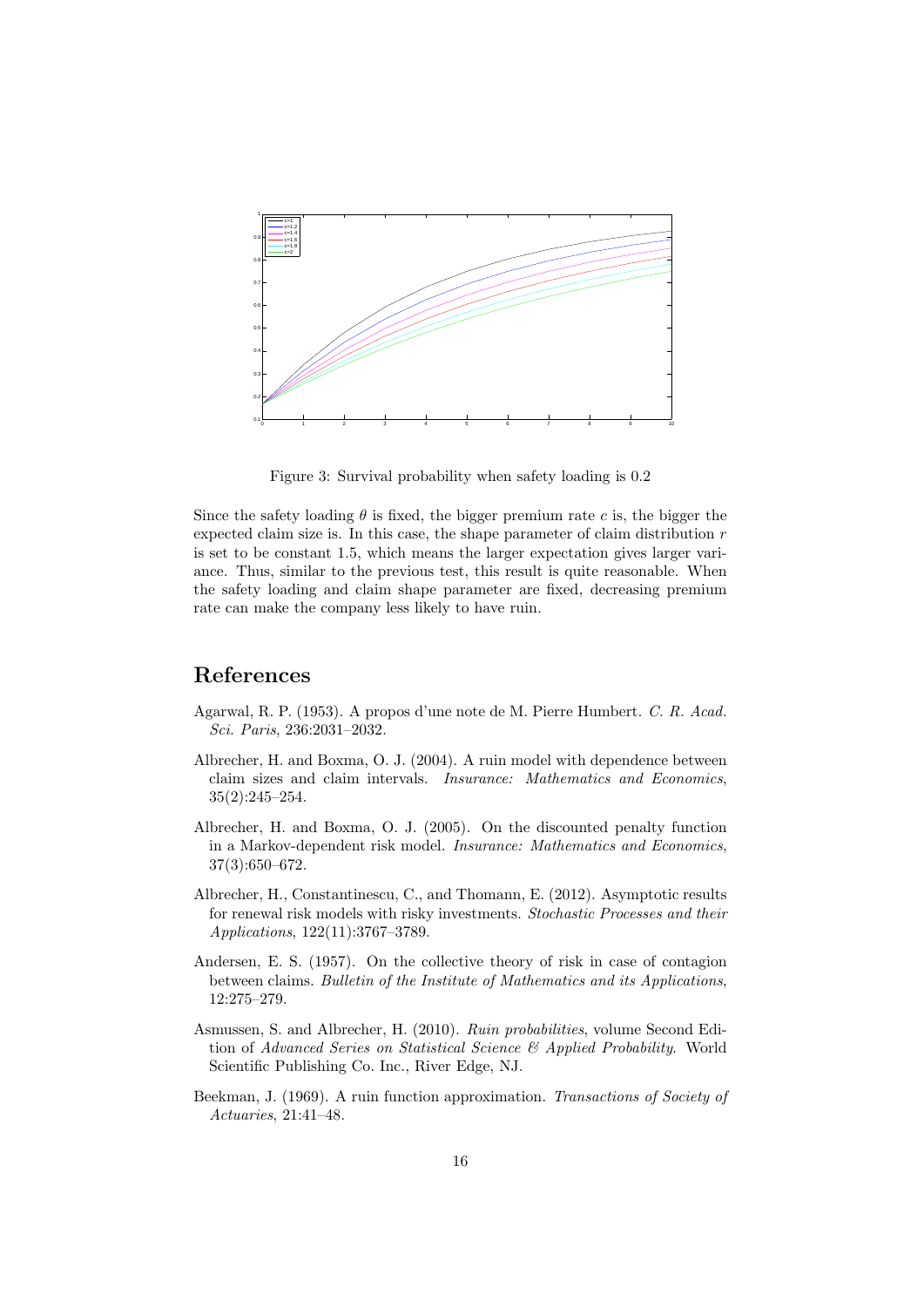- Bloomfield, P. and Cox, D. (1972). A low traffic approximation for queues. Journal of Applied Probability, pages 832–840.
- Cai, J. and Dickson, D. C. (2004). Ruin probabilities with a Markov chain interest model. Insurance: Mathematics and Economics, 35(3):513–525.
- Constantinescu, C., Kortschak, D., and Maume-Deschamps, V. (2013). Ruin probabilities in models with a Markov chain dependence structure. Scandinavian Actuarial Journal, 2013(6):453–476.
- Cramér, H. (1930). On the Mathematical Theory of Risk, volume 4 of Skandia Jubilee.
- Cramér, H. (1955). Collective risk theory: A survey of the theory from the point of view of the theory of stochastic processes. Nordiska bokhandeln.
- De Vylder, F. (1978). A practical solution to the problem of ultimate ruin probability. Scandinavian Actuarial Journal, 1978(2):114–119.
- Dufresne, F., Gerber, H. U., and Shiu, E. S. (1991). Risk theory with the gamma process. Astin Bulletin, 21(02):177–192.
- Erdélyi, A., Magnus, W., Oberhettinger, F., and Tricomi, F. G. (1955). *Higher* transcendental functions. Vol. III. McGraw-Hill Book Company, Inc., New York-Toronto-London. Based, in part, on notes left by Harry Bateman.
- Frolova, A., Kabanov, Y., and Pergamenshchikov, S. (2002). In the insurance business risky investments are dangerous. Finance and stochastics, 6(2):227– 235.
- Gerber, H. (1973). Martingales in risk theory. Mitteilungen der Schweizer Vereinigung der Versicherungsmathematiker, 73:205–206.
- Gerber, H. U., Goovaerts, M. J., and Kaas, R. (1987). On the probability and severity of ruin. Astin Bulletin,  $17(02):151-163$ .
- Grandell, J. (1991). Aspects of Risk Theory. Springer Series in Statistics. Springer; 1st ed. 1991. Corr. 2nd printing edition.
- He, Y., Li, X., and Zhang, J. (2003). Some results of ruin probability for the classical risk process. Journal of Applied Mathematics and Decision Sciences, 7(3):133–146.
- Hubalek, F. and Kyprianou, E. (2011). Old and new examples of scale functions for spectrally negative Lévy processes. In Seminar on Stochastic Analysis, Random Fields and Applications VI, volume 63 of Progr. Probab., pages 119– 145. Birkhäuser/Springer Basel AG, Basel.
- Kalashnikov, V. and Norberg, R. (2002). Power tailed ruin probabilities in the presence of risky investments. Stochastic Processes and their Applications, 98(2):211–228.
- Kingman, J. (1962). On queues in heavy traffic. Journal of the Royal Statistical Society. Series B (Methodological), pages 383–392.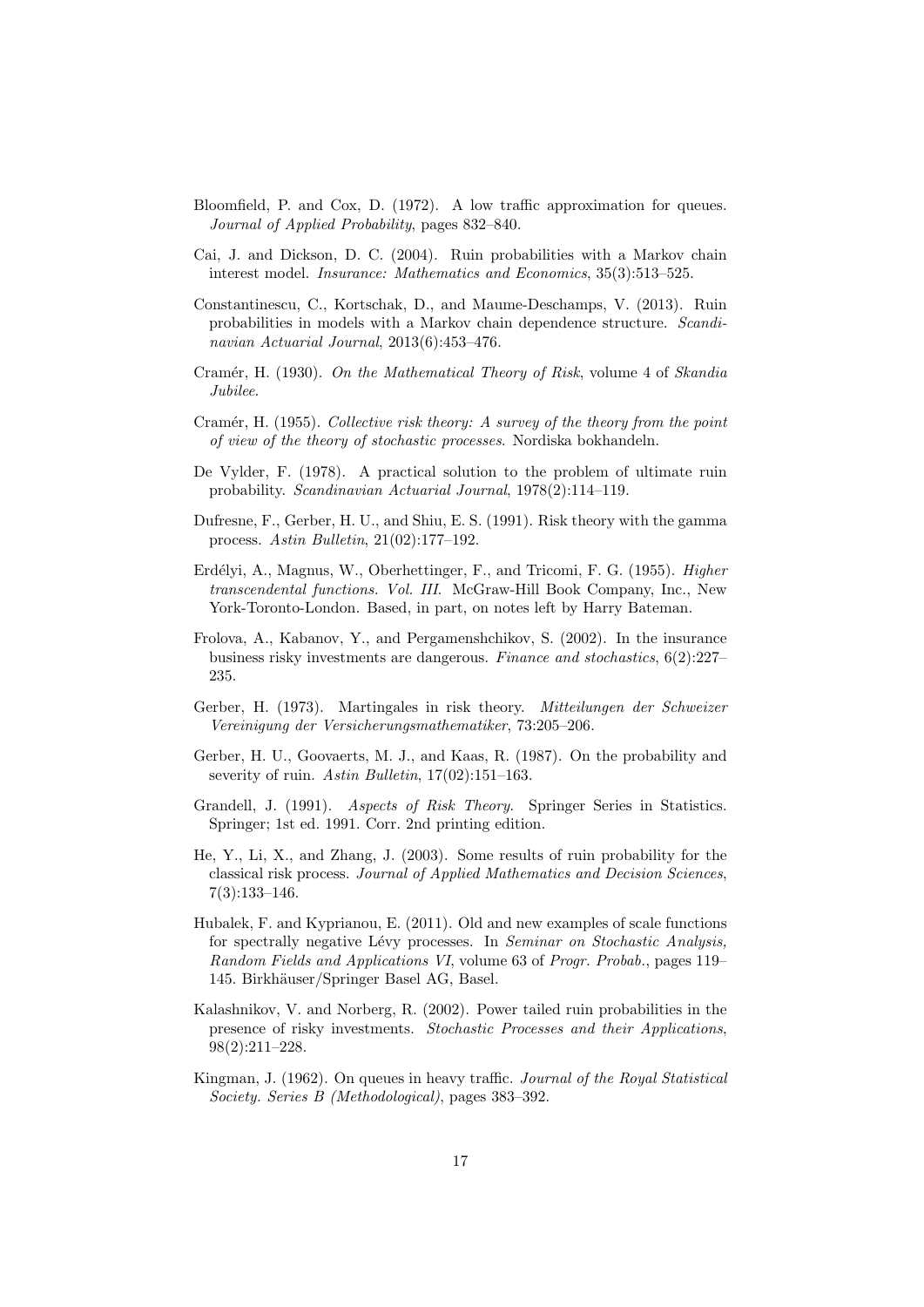- Klüppelberg, C., Kyprianou, A. E., and Maller, R. A. (2004). Ruin probabilities and overshoots for general Lévy insurance risk processes. Annals of Applied Probability, pages 1766–1801.
- Lundberg, F. (1903). Approximerad framställning af sannolikhetsfunktionen: Aterförsäkering af kollektivrisker. PhD thesis, Almqvist & Wiksell.
- Lundberg, F. (1926). Försäkringsteknisk riskutjämning: Teori.
- Mittag-Leffler, G. (1903). Sur la nouvelle fonction, volume 137 of Rend. Acad. Sci. Paris.
- Pakes, A. (1975). On the tails of waiting-time distributions. Journal of Applied Probability, pages 555–564.
- Palmowski, Z. and Pistorius, M. (2009). Cramér asymptotics for finite time first passage probabilities of general Lévy processes. Statistics  $\mathcal B$  Probability Letters, 79(16):1752–1758.
- Paulsen, J. (1998). Ruin theory with compounding assets—a survey. Insurance: Mathematics  $\mathcal B$  Economics, 22(1):3–16. The interplay between insurance, finance and control (Aarhus, 1997).
- Paulsen, J. (2008). Ruin models with investment income. Probability Surveys, 5:416–434.
- Podlubny, I. (1999). Fractional differential equations, volume 198 of Mathematics in Science and Engineering. Academic Press, Inc., San Diego, CA. An introduction to fractional derivatives, fractional differential equations, to methods of their solution and some of their applications.
- Ramsay, C. M. (2003). A solution to the ruin problem for Pareto distributions. Insurance: Mathematics and Economics, 33(1):109–116.
- Ramsden, L. and Papaioannou, A. D. (2017). Asymptotic results for a Markovmodulated risk process with stochastic investment. Journal of Computational and Applied Mathematics, 313:38–53.
- Temnov, G. (2014). Risk models with stochastic premium and ruin probability estimation. Journal of Mathematical Sciences, 196(1):84–96.
- Thorin, O. (1973). The ruin problem in case the tail of the claim distribution is completely monotone. Skand. Aktuarietidskr., pages 100–119.
- Thorin, O. and Wikstad, N. (1977). Calculation of ruin probabilities when the claim distribution is lognormal. Astin Bulletin, 9(1-2):231–246.

#### 6 Appendix A

Thorin (1973) provides a closed-form expression for the ruin probability when the claims are gamma distributed with parameters  $k = \alpha$ . When  $k = \alpha = \frac{1}{2}$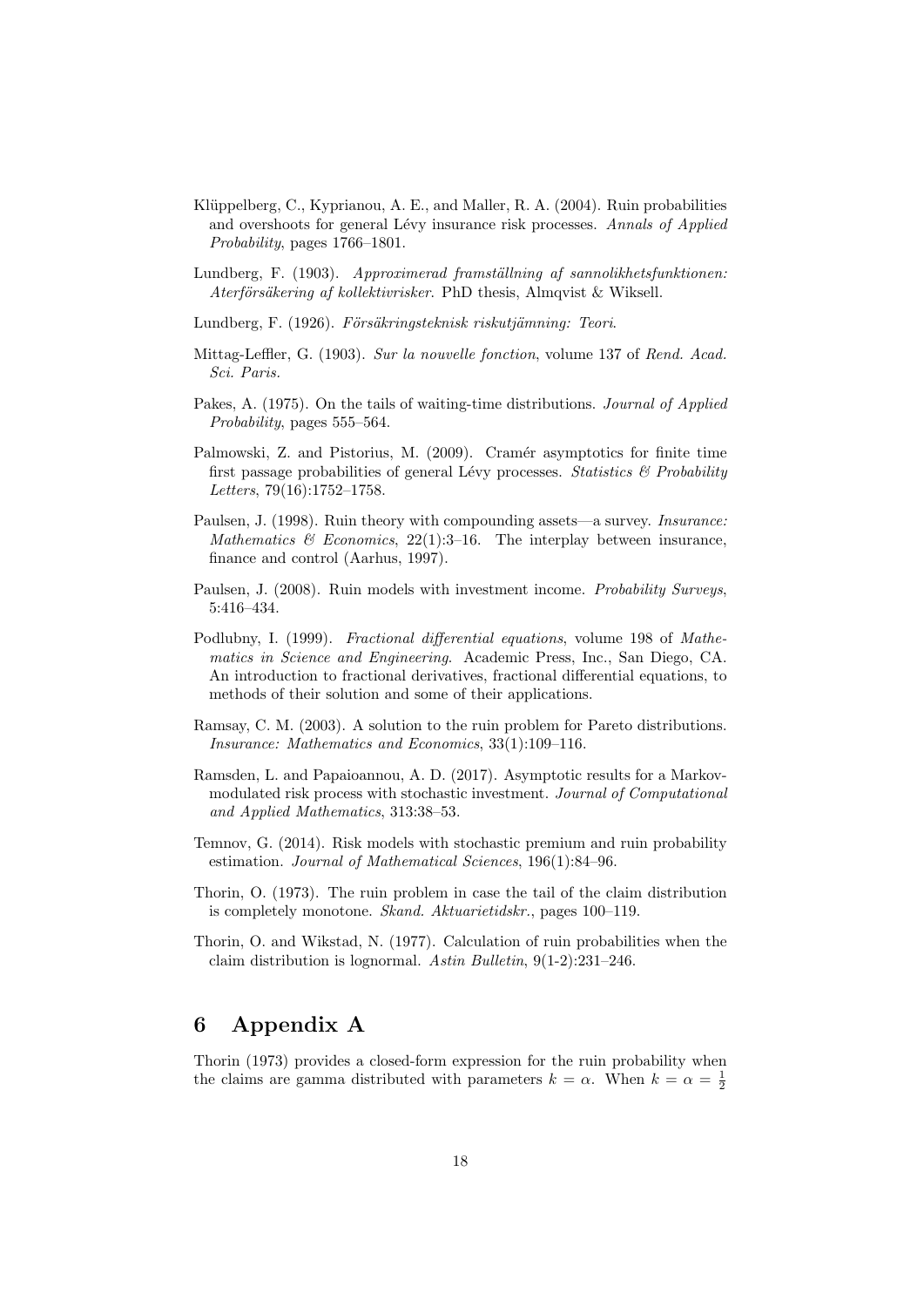and inter-arrival times are exponentially distributed with parameter  $\lambda = 1$ , this becomes

$$
\psi(u) = \frac{(c-1)(1-2R)e^{-Ru}}{1+c(3R-1)} + \frac{\rho}{2\pi} \int_0^\infty \frac{\sqrt{x}e^{-(x+1)u/2}}{(x+1)\left[\frac{c^2}{4}x^2 + \left(\frac{c^2}{4} + c\right)x + 1\right]} dx, (26)
$$

where  $R$  is the unique positive solution of Lundberg equation

$$
(1 + cR)\sqrt{1 - 2R} = 1,
$$

which can be solved to be  $R = \frac{c-4+\sqrt{c^2+8c}}{4c}$ .

On the other hand, from our result (11), when  $r = 1/2$ , the survival probability equals

$$
\phi(u) = e^{-\alpha u} u^{-\frac{1}{2}} \sum_{k=0}^{2} m_k E_{\frac{1}{2},\frac{1}{2}} \left( s_k u^{\frac{1}{2}} \right).
$$

Here  $s_0$ ,  $s_1$ ,  $s_2$ ,  $m_0$ ,  $m_1$  and  $m_2$  can be calculated explicitly, since for these special parameter values, the Mittag-Leffler function equals to

$$
E_{\frac{1}{2},\frac{1}{2}}\left(s_k u^{\frac{1}{2}}\right) = \frac{1}{\sqrt{\pi}} + s_k u^{\frac{1}{2}} e^{s_k^2 u} \frac{2}{\sqrt{\pi}} \int_{-s_k u^{\frac{1}{2}}}^{\infty} e^{-t^2} dt,
$$

which leads to

$$
\phi(u) = e^{-\alpha u} u^{-\frac{1}{2}} (m_0 + m_1 + m_2) \frac{1}{\sqrt{\pi}} + \sum_{k=0}^{2} s_k m_k e^{(s_k^2 - \alpha)u} \frac{2}{\sqrt{\pi}} \int_{-s_k u^{\frac{1}{2}}}^{\infty} e^{-t^2} dt.
$$

The ruin probability can be expressed as

$$
\psi(u) = -\frac{2s_1^2 (1 - \frac{1}{c})}{(s_0 - s_1)(s_2 - s_1)} e^{-Ru} + \frac{1}{2} \text{erfc}\left(s_0 u^{\frac{1}{2}}\right) \n+ \frac{s_1^2 (1 - \frac{1}{c})}{(s_0 - s_1)(s_2 - s_1)} \text{erfc}\left(s_1 u^{\frac{1}{2}}\right) e^{(s_1^2 - \frac{1}{2})u} \n- \frac{s_2^2 (1 - \frac{1}{c})}{(s_0 - s_2)(s_1 - s_2)} \text{erfc}\left(-s_2 u^{\frac{1}{2}}\right) e^{(s_2^2 - \frac{1}{2})u}.
$$
\n(27)

which by exploiting properties of the roots  $s_0$ ,  $s_1$  and  $s_2$  leads to (26).

## 7 Appendix B: Proof of Theorem 4.1

*Proof.* We start by proving that the sequence  $(b_i(F), i = 1, 2...)$  defined in (25) has the property that  $b_m$  is independent of  $n \geq m$ . Since the statement is clear for  $m = 1$ , we proceed by induction. Assume that  $b_k(F)$  is independent of  $n \geq k$  for all  $k \leq m$ , and let  $n \geq m+1$ . It is enough to show that the difference between the expressions in the right hand side of  $(25)$  computed for n and for  $n + 1$  is equal to zero. We have:

$$
\mathbb{E}\left(\sum_{j=1}^{n+1}X_j\right)^m - \sum_{i=1}^m {m \choose i-1} b_i(F)\mathbb{E}\left(\sum_{j=1}^{n+1-i}X_j\right)^{m+1-i}
$$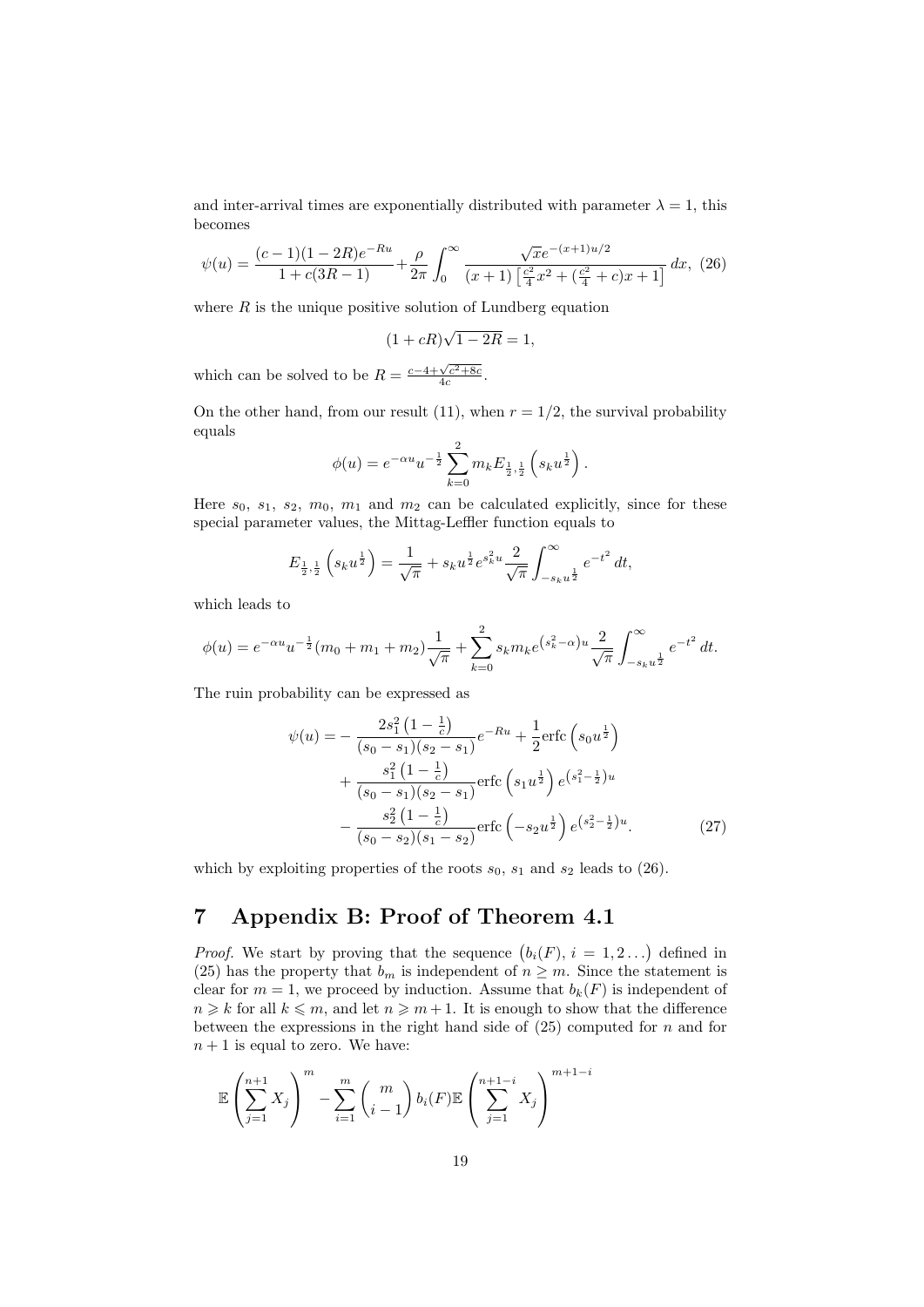$$
-\mathbb{E}\left(\sum_{j=1}^{n} X_{j}\right)^{m} + \sum_{i=1}^{m} {m \choose i-1} b_{i}(F) \mathbb{E}\left(\sum_{j=1}^{n-i} X_{j}\right)^{m+1-i}
$$
\n
$$
=\sum_{k=1}^{m} {m \choose k} \mathbb{E}(X^{k}) \mathbb{E}\left(\sum_{j=1}^{n} X_{j}\right)^{m-k}
$$
\n
$$
-\sum_{i=1}^{m} {m \choose i-1} b_{i}(F) \sum_{k=1}^{m+1-i} {m+1-i \choose k} \mathbb{E}(X^{k}) \mathbb{E}\left(\sum_{j=1}^{n-i} X_{j}\right)^{m+1-i-k}
$$
\n
$$
=\sum_{k=1}^{m} {m \choose k} \mathbb{E}(X^{k}) \mathbb{E}\left(\sum_{j=1}^{n} X_{j}\right)^{m-k}
$$
\n
$$
-\sum_{k=1}^{m} \mathbb{E}(X^{k}) \sum_{i=1}^{m+1-i} \frac{m!}{(i-1)!k!(m+1-i-k)!} b_{i}(F) \mathbb{E}\left(\sum_{j=1}^{n-i} X_{j}\right)^{m+1-i-k}
$$
\n
$$
=\sum_{k=1}^{m} {m \choose k} \mathbb{E}(X^{k})
$$
\n
$$
\mathbb{E}\left(\sum_{j=1}^{n} X_{j}\right)^{m-k} - \sum_{i=1}^{m+1-k} {m-k \choose i-1} b_{i}(F) \mathbb{E}\left(\sum_{j=1}^{n-i} X_{j}\right)^{m-k+1-i}
$$
\n
$$
=\sum_{k=1}^{m} {m \choose k} \mathbb{E}(X^{k})
$$
\n
$$
=\sum_{k=1}^{m} {m \choose k} \mathbb{E}(X^{k})
$$
\n
$$
=\sum_{k=1}^{m} {m \choose k} \mathbb{E}(X^{k}) (b_{m-k+1}-b_{m-k+1})
$$
\n=0

by (25). This completes the induction step and, hence, proves that  $b_m$  is independent of  $n \geq m$ .

In order to prove the representation (24) we start from the cases  $n = 2$  and  $n=3,$  checking the structure of the formula in those cases and then proceed by induction. For  $n = 2$  we have

$$
g^{*2}(x) = \int_0^x g(y)g(x - y)dy = \int_0^x dy \int_y^\infty f(v)dv \int_{x-y}^\infty f(w)dw
$$
(28)  
= 
$$
\int \int_{v+w>x} (\min(v, x) - (x - w)) f(v) f(w) dv dw
$$
  
= 
$$
\int_{v>x} f(v)dv \int_0^\infty wf(w)dw + \int \int_{v \le x, v+w>x} (v+w-x) f(v) f(w) dv dw
$$
  
= 
$$
\mathbb{P}(X > x) \mathbb{E}(X) + \mathbb{E}[(X_1 + X_2 - x) \mathbb{1}(X_1 + X_2 > x)]
$$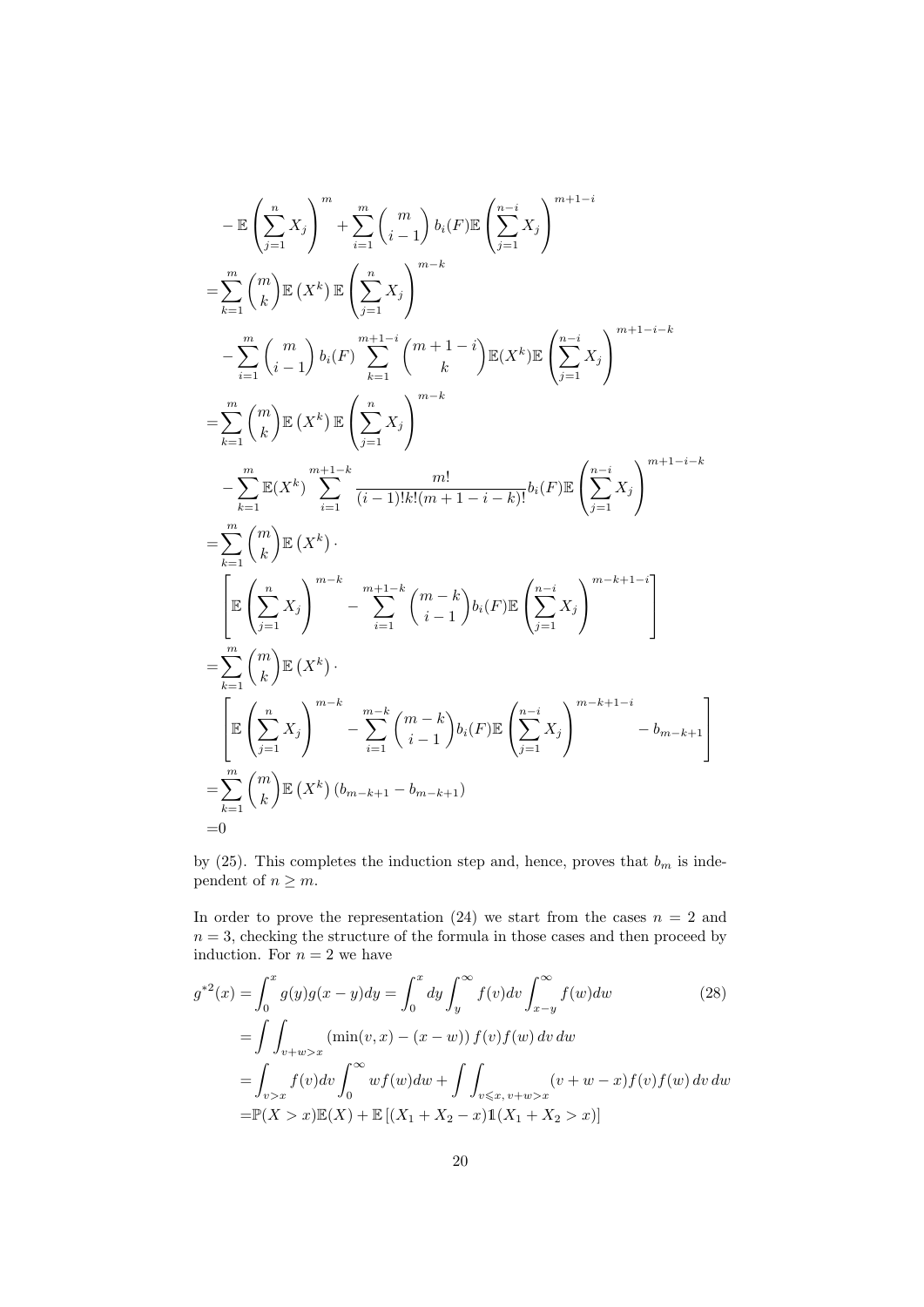$$
- \int\int_{v>x} (v+w-x)f(v)f(w) dv dw
$$
  
=  $\mathbb{P}(X > x)\mathbb{E}(X) + \mathbb{E}[(X_1 + X_2 - x)\mathbb{1}(X_1 + X_2 > x)]$   
 $- \mathbb{E}[(X-x)\mathbb{1}(X > x)] - \mathbb{P}(X > x)\mathbb{E}(X)$   
=  $\mathbb{E}[(X_1 + X_2 - x)\mathbb{1}(X_1 + X_2 > x)] - \mathbb{E}[(X-x)\mathbb{1}(X > x)],$  (29)

which coincides with (24) for  $n = 2$  with  $b_1(F) = 1$ .

For a generic random variable  $Y$  with a finite mean consider the function

$$
h_1(x) = \mathbb{E} ((Y - x) \mathbb{1} (Y > x)), \quad x > 0.
$$

Note the appearance of such functions in the above expression for  $g^{\ast 2}$ . We proceed with calculating the convolution of this function with g. The notation in the following calculation assumes that  $X$  and  $Y$  are defined on the same probability space and are independent.

$$
g * h_1(x) = \int_0^x g(y) \mathbb{E} ((Y - (x - y)) \mathbb{1}(Y > x - y)) dy
$$
  
\n
$$
= \int_0^\infty \int_0^\infty f_X(v) dv f_Y(w) dw \int_0^\infty (w - x + y) \mathbb{1}(x - w \leq y \leq \min(x, v)) dy
$$
  
\n
$$
= \frac{1}{2} \int \int_{v + w > x} (\min(w, v + w - x))^2 f_X(v) f_Y(w) dv dw
$$
  
\n
$$
= \frac{1}{2} \mathbb{P}(X > x) \mathbb{E}(Y^2) + \frac{1}{2} \mathbb{E} ((X + Y - x)^2 \mathbb{1}(X + Y > x))
$$
  
\n
$$
- \frac{1}{2} \int \int_{v > x} (v + w - x)^2 f_X(v) f_Y(w) dv dw
$$
  
\n
$$
= \frac{1}{2} \mathbb{E} ((X + Y - x)^2 \mathbb{1}(X + Y > x)) - \frac{1}{2} \mathbb{E} [(X - x)^2 \mathbb{1}(X > x)]
$$
  
\n
$$
- \mathbb{E} [(X - x) \mathbb{1}(X > x)] \mathbb{E}(Y),
$$

with the last step following by simple algebraic manipulations.

Applying this result, first with  $Y = X_1 + X_2$  and then with  $Y = X$ , to the right hand side of  $(29)$  we obtain the following expression for  $g^{*3}$ :

$$
g^{*3}(x) = g * g^{*2}(x)
$$
  
\n
$$
= \frac{1}{2} \mathbb{E} \left[ (X_1 + X_2 + X_3 - x)^2 \mathbb{1}(X_1 + X_2 + X_3 > x) \right] - \frac{1}{2} \mathbb{E} \left[ (X - x)^2 \mathbb{1}(X > x) \right]
$$
  
\n
$$
- 2 \mathbb{E}(X) \mathbb{E} \left[ (X - x) \mathbb{1}(X > x) \right] - \frac{1}{2} \mathbb{E} \left[ (X_1 + X_2 - x)^2 \mathbb{1}(X_1 + X_2 > x) \right]
$$
  
\n
$$
+ \frac{1}{2} \mathbb{E} \left[ (X - x)^2 \mathbb{1}(X > x) \right] + \mathbb{E}(X) \mathbb{E} \left[ (X - x) \mathbb{1}(X > x) \right]
$$
  
\n
$$
= \frac{1}{2} \mathbb{E} \left[ (X_1 + X_2 + X_3 - x)^2 \mathbb{1}(X_1 + X_2 + X_3 > x) \right]
$$
  
\n
$$
- \frac{1}{2} \mathbb{E} \left[ (X_1 + X_2 - x)^2 \mathbb{1}(X_1 + X_2 > x) \right] - \mathbb{E}(X) \mathbb{E} \left[ (X - x) \mathbb{1}(X > x) \right].
$$

This coincides with (24) for  $n = 3$  with  $b_1(F) = 1$ ,  $b_2(F) = EX$ . Accordingly, we are led to introduce, for a generic random variable Y, and  $n \geq 1$ , the function

$$
h_n(x) = \mathbb{E}[(Y - x)^n \mathbb{1}(Y > x)], \quad x > 0,
$$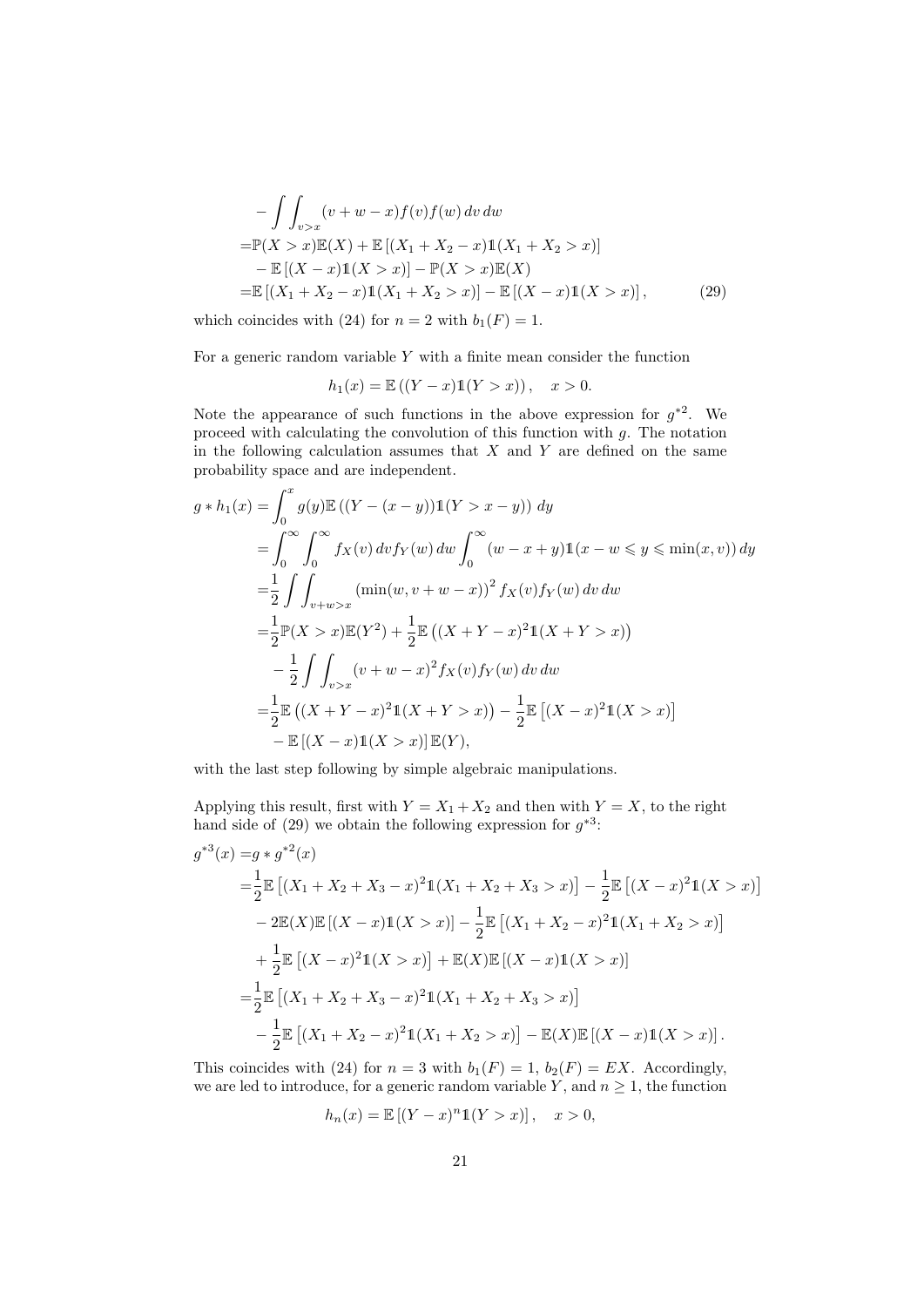and calculate its convolution with  $g$ . Once again, in the following calculation we assume that  $X$  and  $Y$  are defined on the same probability space and are independent.

$$
g * h_n(x) = \int_0^x g(y) \mathbb{E} \left[ (Y - (x - y))^n \mathbb{1}(Y > (x - y)) \right] dy \qquad (30)
$$
  
\n
$$
= \frac{1}{n+1} \int \int_{v+w>x} (\min(w, v+w-x))^{n+1} f_X(v) f_Y(w) dv dw
$$
  
\n
$$
= \frac{1}{n+1} \mathbb{P}(X > x) \mathbb{E}(Y^{n+1}) + \frac{1}{n+1} \mathbb{E} \left[ (X + Y - x)^{n+1} \mathbb{1}(X + Y > x) \right]
$$
  
\n
$$
- \frac{1}{n+1} \int \int_{v>x} (v+w-x)^{n+1} f_X(v) f_Y(w) dv dw
$$
  
\n
$$
= \frac{1}{n+1} \mathbb{P}(X > x) \mathbb{E}(Y^{n+1}) + \frac{1}{n+1} \mathbb{E} \left[ (X + Y - x)^{n+1} \mathbb{1}(X + Y > x) \right]
$$
  
\n
$$
- \frac{1}{n+1} \sum_{j=0}^{n+1} {n+1 \choose j} \mathbb{E}(Y^{n+1-j}) \mathbb{E} \left[ (X - x)^j \mathbb{1}(X > x) \right]
$$
  
\n
$$
= \frac{1}{n+1} \mathbb{E} \left[ (X + Y - x)^{n+1} \mathbb{1}(X + Y > x) \right]
$$
  
\n
$$
- \frac{1}{n+1} \sum_{j=1}^{n+1} {n+1 \choose j} \mathbb{E}(Y^{n+1-j}) \mathbb{E} \left[ (X - x)^j \mathbb{1}(X > x) \right].
$$

Assume now that the statement (24) holds for  $g^{*k}$  with all  $k \leq n$  for some  $n \geq 3$ . We will establish the validity of this formula for  $k = n + 1$ . We have by (30):

$$
g^{*(n+1)}(x) = \frac{1}{(n-1)!} \frac{1}{n} \left\{ \mathbb{E} \left[ \left( \sum_{j=1}^{n+1} X_j - x \right)^n \mathbb{1} \left( \sum_{j=1}^{n+1} X_j > x \right) \right] - \sum_{i=1}^n {n \choose i} \mathbb{E} \left[ \left( \sum_{j=1}^n X_j \right)^{n-i} \right] \mathbb{E} \left[ (X-x)^i \mathbb{1} (X > x) \right] \right\}
$$
\n
$$
- \frac{1}{(n-1)!} \sum_{k=1}^{n-1} {n-1 \choose n-k-1} b_{n-k}(F) \frac{1}{k+1} \left\{ \mathbb{E} \left[ \left( \sum_{j=1}^{k+1} X_j - x \right)^{k+1} \mathbb{1} \left( \sum_{j=1}^{k+1} X_j > x \right) \right] - \sum_{i=1}^{k+1} {k+1 \choose i} \mathbb{E} \left[ \left( \sum_{j=1}^{k} X_j \right)^{k+1-i} \right] \mathbb{E} \left[ (X-x)^i \mathbb{1} (X > x) \right] \right\}
$$
\n
$$
= \frac{1}{n!} \mathbb{E} \left[ \left( \sum_{j=1}^{n+1} X_j - x \right)^n \mathbb{1} \left( \sum_{j=1}^{n+1} X_j > x \right) \right]
$$
\n
$$
- \frac{1}{n!} \sum_{k=2}^n \frac{n}{k} {n-1 \choose n-k} b_{n-k+1}(F) \mathbb{E} \left[ \left( \sum_{j=1}^k X_j - x \right)^k \mathbb{1} \left( \sum_{j=1}^k X_j > x \right) \right]
$$